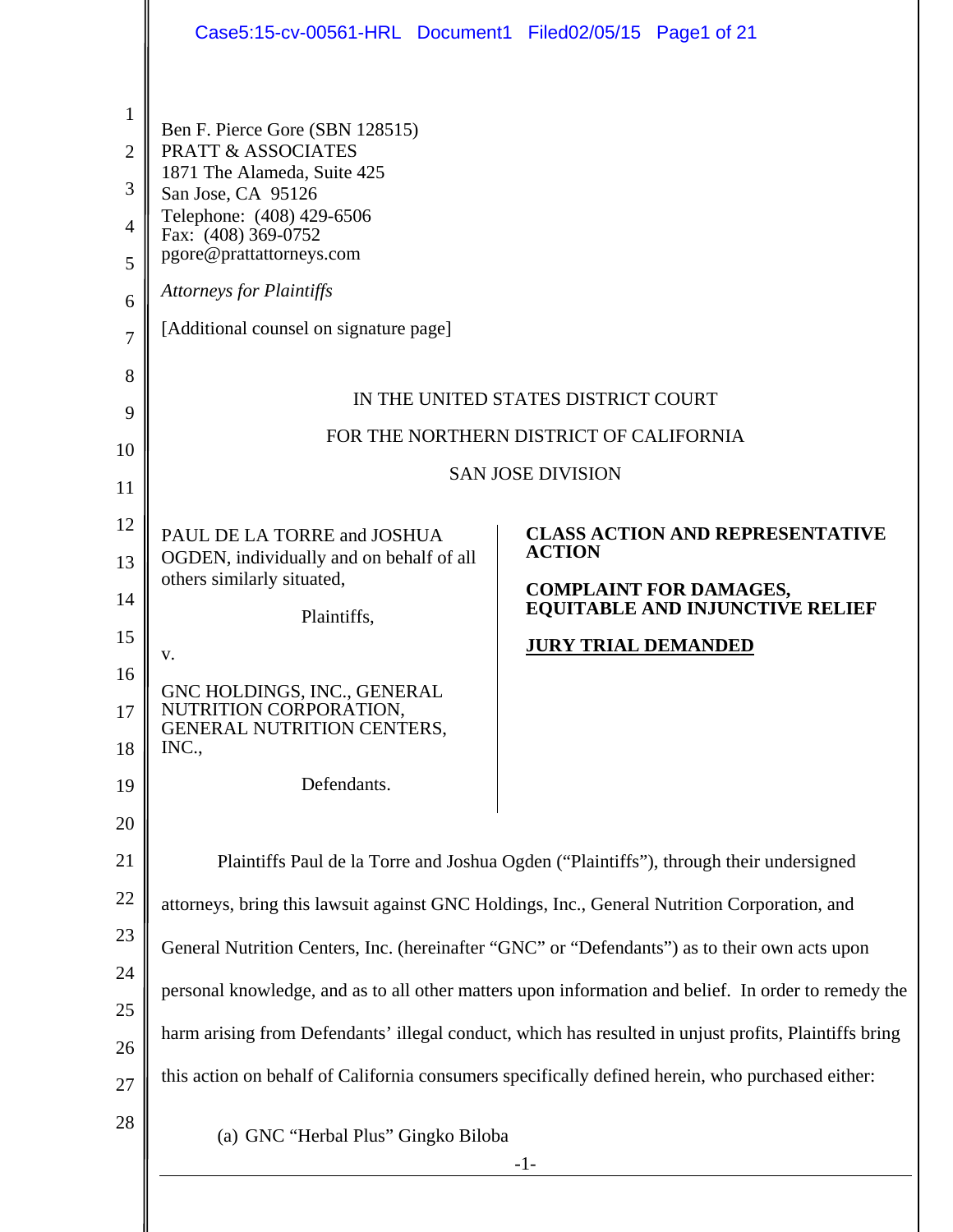### Case5:15-cv-00561-HRL Document1 Filed02/05/15 Page2 of 21

| $\mathbf{1}$<br>$\overline{2}$ | (b) GNC "Herbal Plus" St. John's Wort<br>(c) GNC "Herbal Plus" Ginseng<br>(d) GNC "Herbal Plus" Echinacea |  |  |
|--------------------------------|-----------------------------------------------------------------------------------------------------------|--|--|
| 3                              | <b>INTRODUCTION</b>                                                                                       |  |  |
| $\overline{4}$                 |                                                                                                           |  |  |
| 5                              | 1.<br>On February 2, 2015, New York Attorney General Eric T. Schneiderman sent a                          |  |  |
| 6                              | demand letter to GNC Holdings, Inc.'s CEO Michael G. Archbold, ordering GNC to immediately                |  |  |
| 7                              | cease and desist engaging in the sale of adulterated and mislabeled herbal dietary supplements.           |  |  |
| 8                              | These products included various GNC "Herbal Plus" supplements, including GNC "Herbal Plus"                |  |  |
| $\boldsymbol{9}$               | Gingko Biloba, GNC "Herbal Plus" St. John's Wort, GNC "Herbal Plus" Ginseng, and GNC                      |  |  |
| 10                             | "Herbal Plus" Echinacea ("the Misbranded GNC "Herbal Plus" Products") that either could not be            |  |  |
| 11                             | verified to contain the labeled substance, or which were found to contain ingredients not listed on       |  |  |
| 12<br>13                       | the labels.                                                                                               |  |  |
| 14                             | 2.<br>Attorney General Schneiderman requested that GNC provide detailed information                       |  |  |
| 15                             | relating to the production, processing and testing of herbal supplements sold at their stores, as well    |  |  |
| 16                             | as set forth a thorough explanation of quality control measures in place.                                 |  |  |
| 17                             | 3.<br>The Attorney General's letter expressly warned Defendants that, "contamination,                     |  |  |
| 18                             | substitution and falsely labeling herbal products constitute deceptive business practices and, more       |  |  |
| 19                             | importantly, present considerable health risks for consumers." (Exhibit 1, Attorney General Letter        |  |  |
| 20                             |                                                                                                           |  |  |
| 21                             | to GNC).                                                                                                  |  |  |
| 22                             | The letter came as DNA testing, performed as part of an ongoing investigation by<br>4.                    |  |  |
| 23                             | the Attorney General's Office, revealed that all of the products purchased by Plaintiffs in this          |  |  |
| 24                             | cause tested negative for the ingredient listed on the front of the package.                              |  |  |
| 25                             | 5.<br>An expert in DNA barcoding technology, Dr. James A. Schulte II of Clarkson                          |  |  |
| 26                             | University in Potsdam, N.Y., was hired by the Attorney General's office to perform the testing.           |  |  |
| 27                             |                                                                                                           |  |  |
| 28                             |                                                                                                           |  |  |
|                                | $-2-$                                                                                                     |  |  |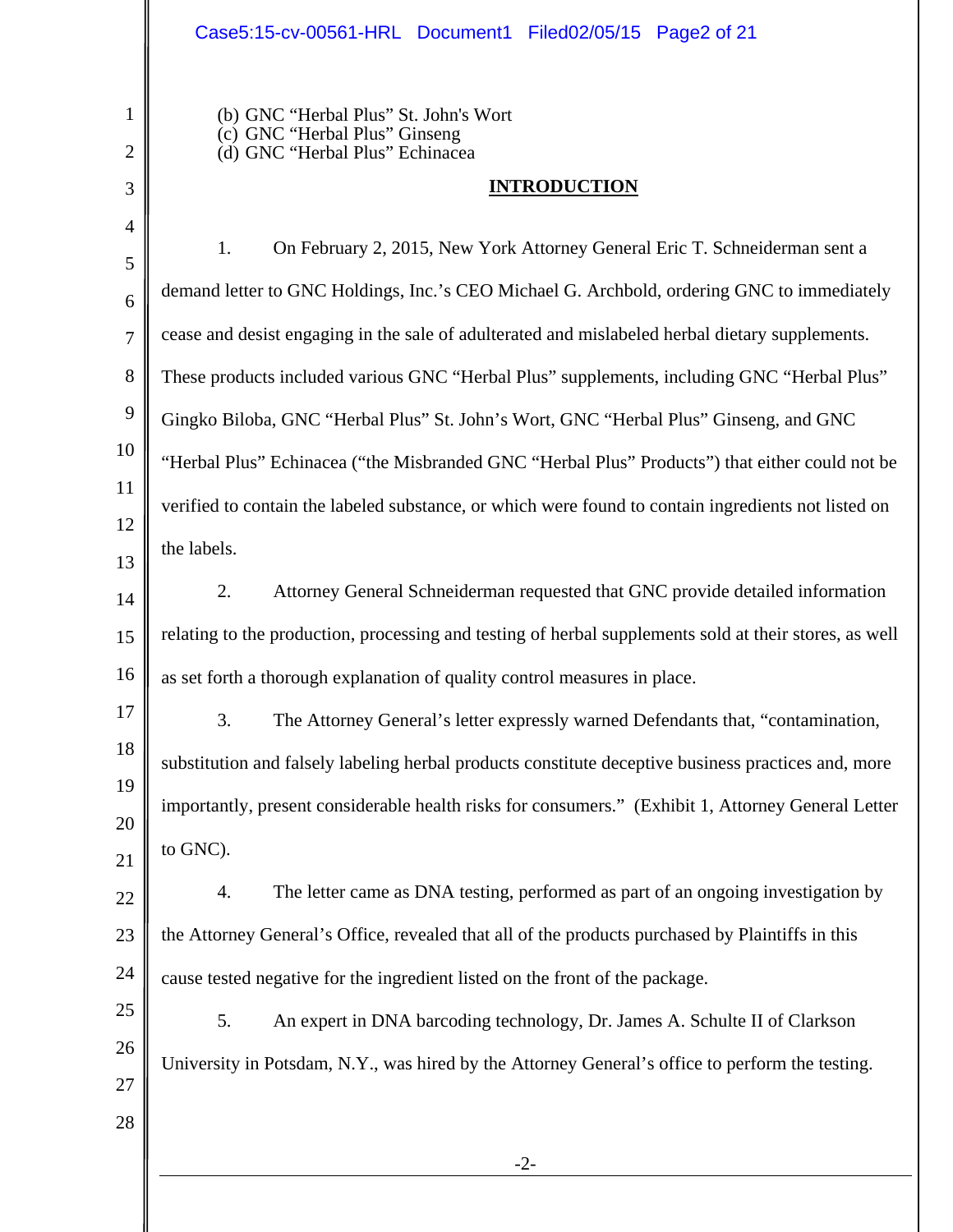|                | Case5:15-cv-00561-HRL Document1 Filed02/05/15 Page3 of 21                                                                                                                                 |
|----------------|-------------------------------------------------------------------------------------------------------------------------------------------------------------------------------------------|
| $\mathbf{1}$   | 6.<br>DNA barcodes are short genetic markers in an organism's DNA and are used to                                                                                                         |
| $\mathbf{2}$   | identify it as belonging to a particular species. Barcodes provide an unbiased, reproducible                                                                                              |
| 3              | method of species identification. Barcodes can be used to determine the exact plant species being                                                                                         |
| $\overline{4}$ | tested.                                                                                                                                                                                   |
| 5<br>6         | 7.<br>All of the Misbranded GNC "Herbal Plus" Products tested negative for the                                                                                                            |
| $\overline{7}$ | advertised package contents. In reality, they contained garlic, rice, pine or material originating                                                                                        |
| 8              | from the daisy or buttercup families, and none of the gingko biloba, St. John's wort, ginseng, or                                                                                         |
| 9              | echinacea claimed on the products' labels.                                                                                                                                                |
| 10             | 8.<br>Plaintiffs relied on Defendants' representations that the Misbranded GNC "Herbal                                                                                                    |
| 11             | Plus" Products were what they purported to be: supplements containing gingko biloba, St. John's                                                                                           |
| 12             | wort, ginseng, or echinacea. Plaintiffs did not purchase Defendants' supplement to ingest garlic,                                                                                         |
| 13<br>14       | rice or material originating from the daisy family.                                                                                                                                       |
| 15             | 9.<br>Studies conducted by the Centre for Biodiversity Genomics at the University of                                                                                                      |
| 16             | Guelph and others have previously alerted the dietary supplement industry to the fact that it is not                                                                                      |
| $17\,$         | providing the public with authentic products without substitution, contamination or fillers.                                                                                              |
| 18             | 10.<br>According to Attorney General Schneiderman:                                                                                                                                        |
| 19             | "this investigation makes one thing abundantly clear: the old adage 'buyer beware' may                                                                                                    |
| 20             | be especially true for consumers of herbal supplements," "The DNA test results seem to<br>confirm long-standing questions about the herbal supplement industry. Mislabeling,              |
| 21<br>22       | contamination, and false advertising are illegal. They also pose unacceptable risks to New<br>York families—especially those with allergies to hidden ingredients. At the end of the day, |
| 23             | American corporations must step up to the plate and ensure that their customers are getting<br>what they pay for, especially when it involves promises of good health."                   |
| 24             | 11.<br>According to Arthur P. Grollman, M.D., Professor of Pharmacological Sciences at                                                                                                    |
| 25             | Stony Brook University, "this study undertaken by Attorney General Schneiderman's office is a                                                                                             |
| 26             | well-controlled, scientifically-based documentation of the outrageous degree of adulteration in the                                                                                       |
| 27             | herbal supplement industry."                                                                                                                                                              |
| 28             |                                                                                                                                                                                           |
|                |                                                                                                                                                                                           |

# Case5:15-cv-00561-HRL Document1 Filed02/05/15 Page3 of 21

-3-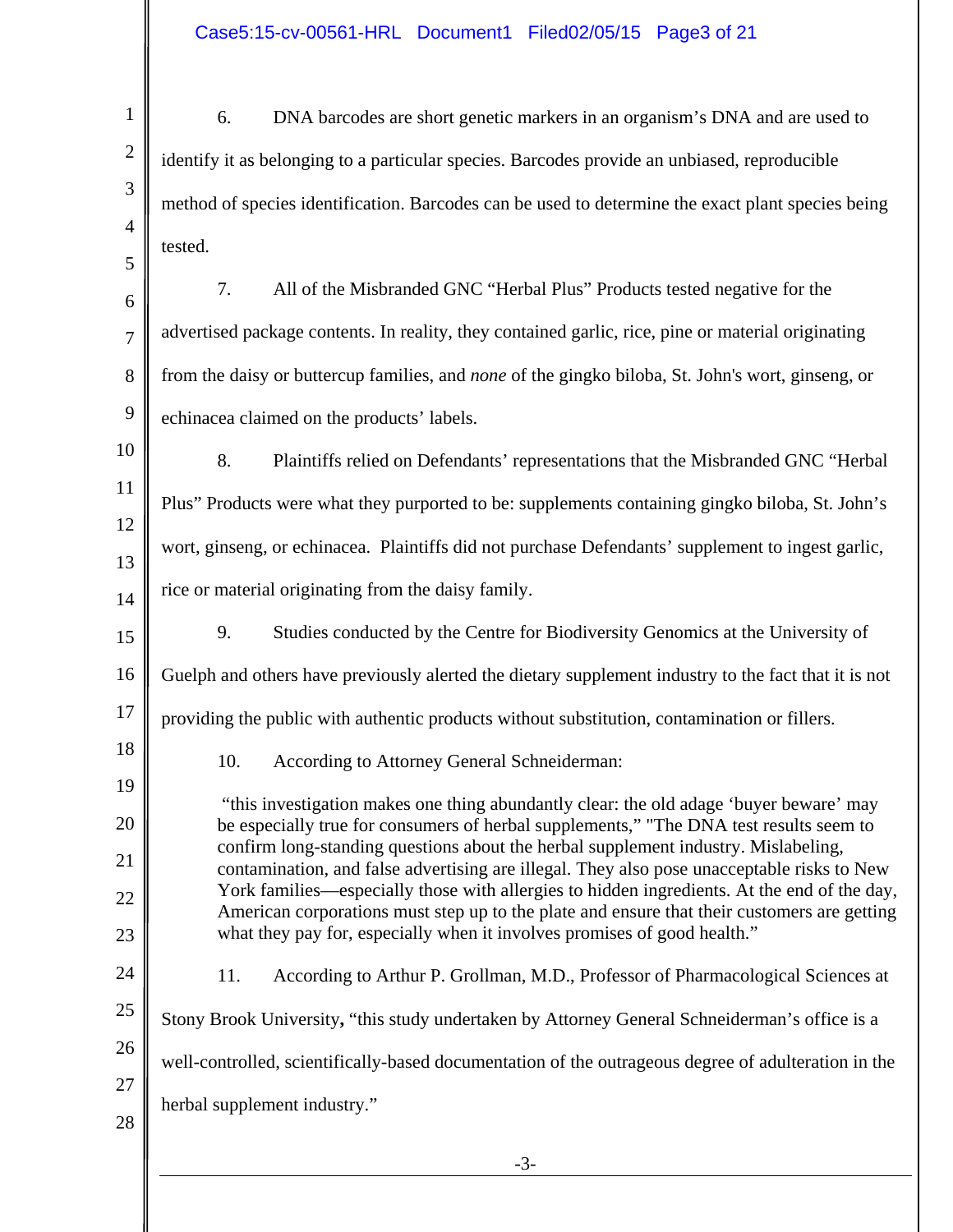| $\mathbf{1}$        | 12.<br>Using DNA barcoding technology to examine the contents of herbal supplements,                 |  |  |
|---------------------|------------------------------------------------------------------------------------------------------|--|--|
| $\overline{2}$      | the Attorney General focused on what appears to be Defendants' practice of substituting              |  |  |
| 3                   | contaminants and fillers in the place of authentic product.                                          |  |  |
| $\overline{4}$<br>5 | 13.<br>The testing revealed that all of the retailers were selling a large percentage of             |  |  |
| 6                   | supplements for which modern DNA barcode technology could not detect the labeled botanical           |  |  |
| $\overline{7}$      | substance.                                                                                           |  |  |
| 8                   | 14.<br>If the producers of herbal supplements fail to identify all the ingredients on a              |  |  |
| 9                   | product's label, a consumer with food allergies, or who is taking medication for an unrelated        |  |  |
| 10                  | illness, is taking a potentially serious health risk every time a contaminated herbal supplement is  |  |  |
| 11                  | ingested.                                                                                            |  |  |
| 12<br>13            | 15.<br>Plaintiffs did not purchase Defendants' supplements to assume these risks and                 |  |  |
| 14                  | would not have purchased Defendants' products if they had known they were contaminated and           |  |  |
| 15                  | potentially dangerous.                                                                               |  |  |
| 16                  | 16.<br>The Misbranded GNC "Herbal Plus" Products were and are worthless as a matter                  |  |  |
| 17                  | of law, failing to contain any of the advertised ingredients. A full return of the purchase price is |  |  |
| 18                  | warranted for the purchase of these supplements.                                                     |  |  |
| 19                  |                                                                                                      |  |  |
| 20                  | <b>PARTIES</b>                                                                                       |  |  |
| 21                  | 17.<br>Plaintiff Paul de la Torre is a resident of Los Gatos, California, who purchased              |  |  |
| 22<br>23            | Defendants' misbranded and adulterated products in California during the four (4) years prior to     |  |  |
| 24                  | the filing of this Complaint (the "Class Period"). Specifically, Mr. de la Torre purchased the       |  |  |
| 25                  | following of Defendants' misbranded and adulterated products: GNC "Herbal Plus" Gingko               |  |  |
| 26                  | Biloba, GNC "Herbal Plus" St. John's Wort, GNC "Herbal Plus" Ginseng, and GNC "Herbal                |  |  |
| 27                  | Plus" Echinacea.                                                                                     |  |  |
| 28                  |                                                                                                      |  |  |

-4-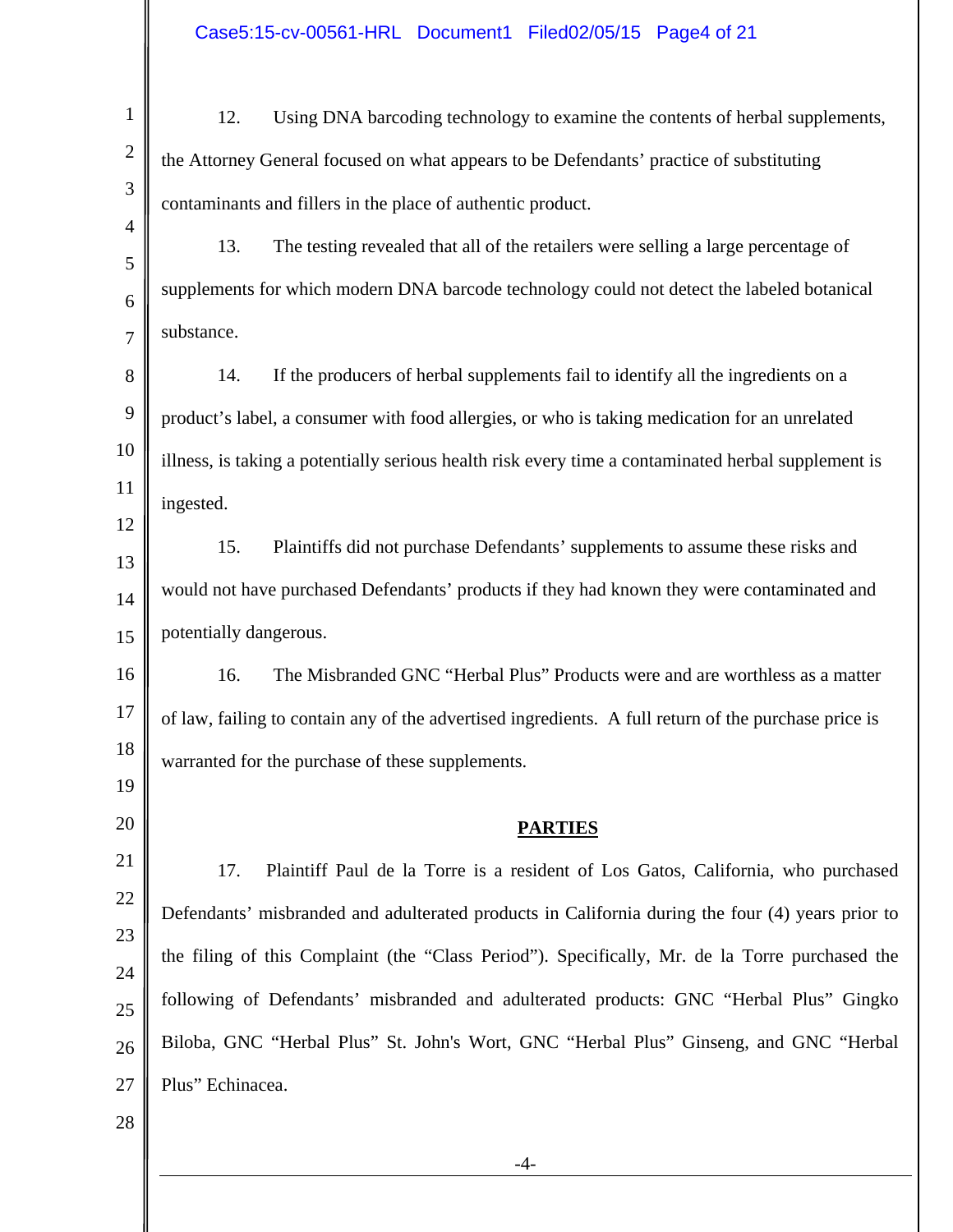#### Case5:15-cv-00561-HRL Document1 Filed02/05/15 Page5 of 21

-5- 1 2 3 4 5 6 7 8 9 10 11 12 13 14 15 16 17 18 19 20 21 22 23 24 25 26 27 28 18. Plaintiff Joshua Ogden is a resident of San Jose, California, who purchased Defendants' misbranded and adulterated products in California during the Class Period. Specifically, Mr. Ogden purchased the following of Defendants' misbranded and adulterated products: GNC "Herbal Plus" Gingko Biloba, GNC "Herbal Plus" St. John's Wort, GNC "Herbal Plus" Ginseng, and GNC "Herbal Plus" Echinacea. 19. Defendant General Nutrition Centers, Inc. is a Pennsylvania Corporation operating in California with a principal place of business at 300 Sixth Ave., Pittsburgh, PA 15222. Defendant General Nutrition Corporation, doing business as GNC, is a Pennsylvania Corporation operating in California with a principal place of business at 300 Sixth Ave., Pittsburgh, PA 15222. Defendant GNC Holdings, Inc. is a Pennsylvania Corporation operating in California with a principal place of business at 300 Sixth Ave., Pittsburgh, PA 15222. 20. California law applies to all claims set forth in this Complaint because Plaintiffs live in California and purchased Defendants' products here. Also, Defendants sell products in California. The misconduct alleged herein was implemented in California and has a shared nexus with California. The formulation and execution of the unlawful practices alleged herein occurred in, or emanated from, California. Accordingly, California has significant contacts and/or a significant aggregation of contacts with the claims asserted by Plaintiffs and all Class members. **JURISDICTION AND VENUE**  21. This Court has original jurisdiction over this action under 28 U.S.C. § 1332(d) because this is a class action in which: (1) there are over 100 members in the proposed class; (2) members of the proposed class have a different citizenship from Defendant; and (3) the claims of the proposed class members exceed \$5,000,000 in the aggregate. 22. The Court has jurisdiction over the federal claim alleged herein pursuant to 28 U.S.C. § 1331, because it arises under the laws of the United States.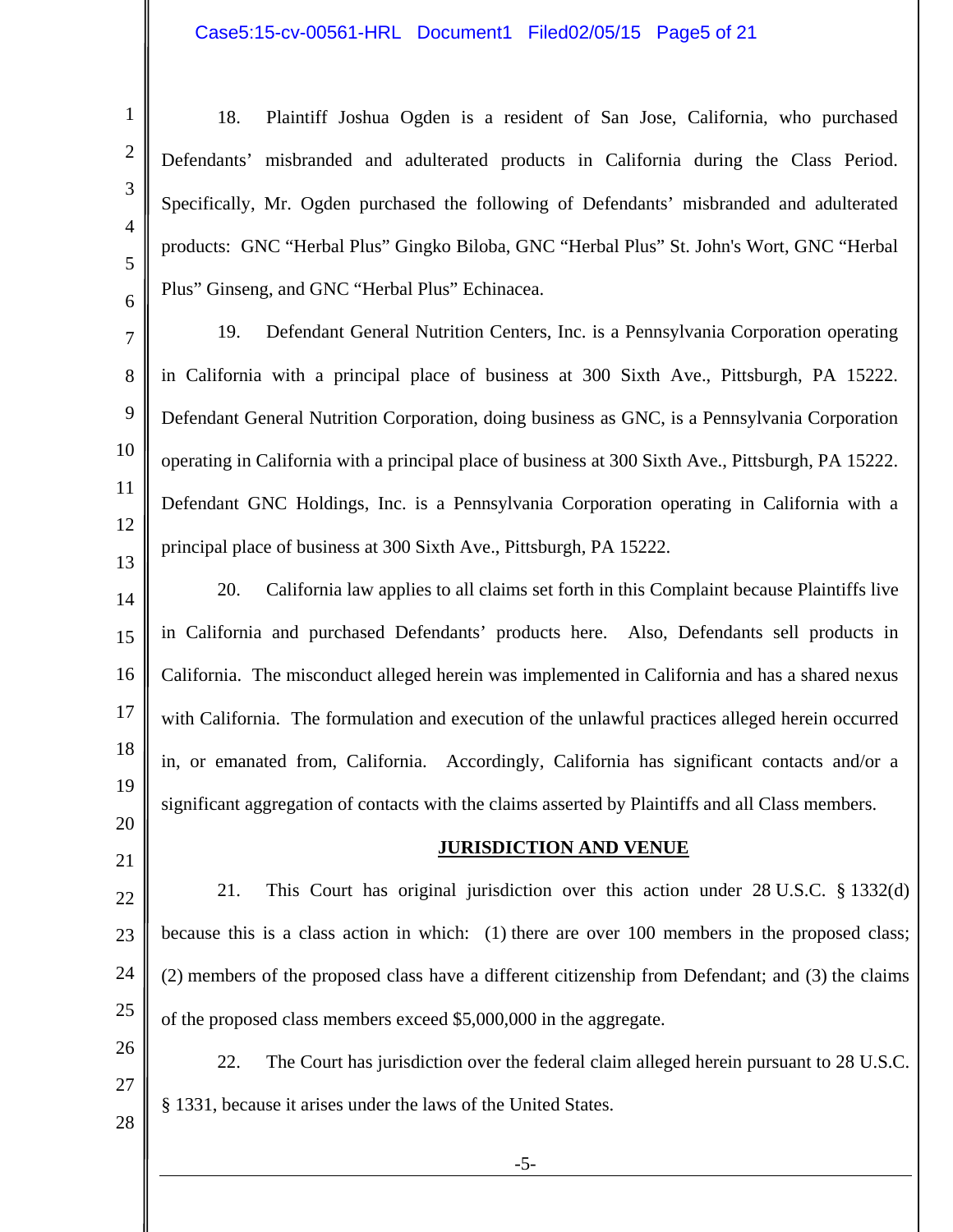1

2

3

4

5

6

7

18

19

23. The Court has jurisdiction over the California claims alleged herein pursuant to 28 U.S.C. § 1367, because they form part of the same case or controversy under Article III of the United States Constitution.

24. Alternatively, the Court has jurisdiction over all claims alleged herein pursuant to 28 U.S.C. § 1332, because the matter in controversy exceeds the sum or value of \$75,000, and is between citizens of different states.

8 9 10 11 12 13 14 25. The Court has personal jurisdiction over Defendants because a substantial portion of the wrongdoing alleged in this Complaint occurred in California, Defendants are authorized to do business in California, have sufficient minimum contacts with California, and otherwise intentionally avail themselves of the markets in California through the promotion, marketing and sale of merchandise, sufficient to render the exercise of jurisdiction by this Court permissible under traditional notions of fair play and substantial justice.

15 16 17 26. Because a substantial part of the events or omissions giving rise to these claims occurred in this District and because the Court has personal jurisdiction over Defendants, venue is proper in this Court pursuant to 28 U.S.C. § 1391(a) and (b).

### **FACTUAL ALLEGATIONS**

20 21 22 23 27. Plaintiffs Paul de la Torre and Joshua Ogden regularly purchased GNC "Herbal Plus" Gingko Biloba, GNC "Herbal Plus" St. John's Wort, GNC "Herbal Plus" Ginseng and GNC "Herbal Plus" Echinacea products during the past four years.

24 25 26 28. In so doing, Plaintiffs reasonably relied on the labels of the Misbranded GNC "Herbal Plus" Products. That is, when Plaintiffs purchased, for example, GNC "Herbal Plus" Gingko Biloba, they believed they were purchasing a product containing nothing but gingko biloba.

27 28 29. In reality, however, recent testing has revealed that Defendants' herbal supplements are not what they purport to be.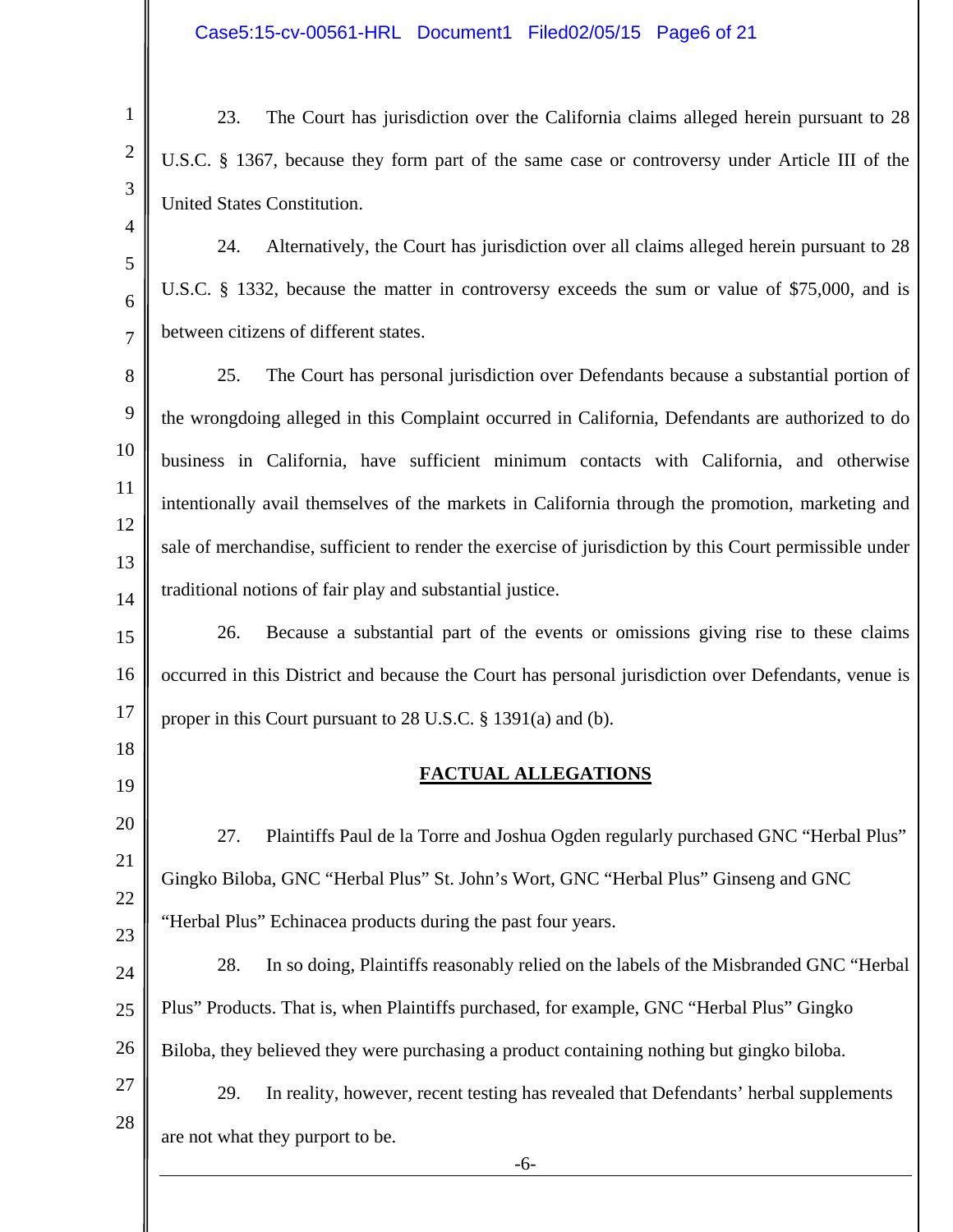### Case5:15-cv-00561-HRL Document1 Filed02/05/15 Page7 of 21

| 1                   | 30.                     | Specifically, GNC "Herbal Plus" Gingko Biloba contains no gingko biloba, but                        |
|---------------------|-------------------------|-----------------------------------------------------------------------------------------------------|
| $\overline{2}$      |                         | instead contains oryza (rice) and/or allium (garlic), among other substances; GNC "Herbal Plus" St. |
| 3                   |                         | John's Wort product contains no St. John's Wort, but instead contains oryza, allium, and/or         |
| $\overline{4}$<br>5 |                         | dracaena (a tropical house plant); GNC "Herbal Plus" Ginseng contains no ginseng, but instead       |
| 6                   |                         | contains, among other substances, oryza, dracaena, and/or pinus strobus (white pines); and GNC      |
| 7                   |                         | "Herbal Plus" Echinacea contains no echinacea, but instead contains pine and/or ranunculaceae       |
| 8                   |                         | (flowering plans from the buttercup family), or no plant substances at all.                         |
| 9                   | 31.                     | In other words, while Defendants purport to sell their customers herbal supplements,                |
| 10                  |                         | the supplements are a sham, containing none of the active ingredient promised in the product's      |
| 11<br>12            | name and on the label.  |                                                                                                     |
| 13                  | 32.                     | The adulterated and misbranded GNC "Herbal Plus" Products are worthless.                            |
| 14                  | 33.                     | A reasonable purchaser would believe that Defendants' products did in fact contain                  |
| 15                  |                         | the ingredients listed on the labels.                                                               |
| 16                  | 34.                     | A reasonable purchaser would believe that Defendants' GNC "Herbal Plus" Gingko                      |
| 17                  |                         | Biloba actually contained gingko biloba.                                                            |
| 18                  | 35.                     | A reasonable purchaser would believe that Defendants' GNC "Herbal Plus" St.                         |
| 19<br>20            |                         | John's Wort actually contained St. John's wort.                                                     |
| 21                  | 36.                     | A reasonable purchaser would believe that Defendants' GNC "Herbal Plus" Ginseng                     |
| 22                  |                         | actually contained ginseng.                                                                         |
| 23                  | 37.                     | A reasonable purchaser would believe that Defendants' GNC "Herbal Plus"                             |
| 24                  |                         | Echinacea actually contained echinacea.                                                             |
| 25                  | 38.                     | Plaintiffs reasonably relied on Defendants' package labeling of its Misbranded GNC                  |
| 26                  | "Herbal Plus" Products. |                                                                                                     |
| 27<br>28            | 39.                     | At point of sale, Plaintiffs did not know, and had no reason to know, that Defendants'              |
|                     |                         | $-7-$                                                                                               |
|                     |                         |                                                                                                     |

║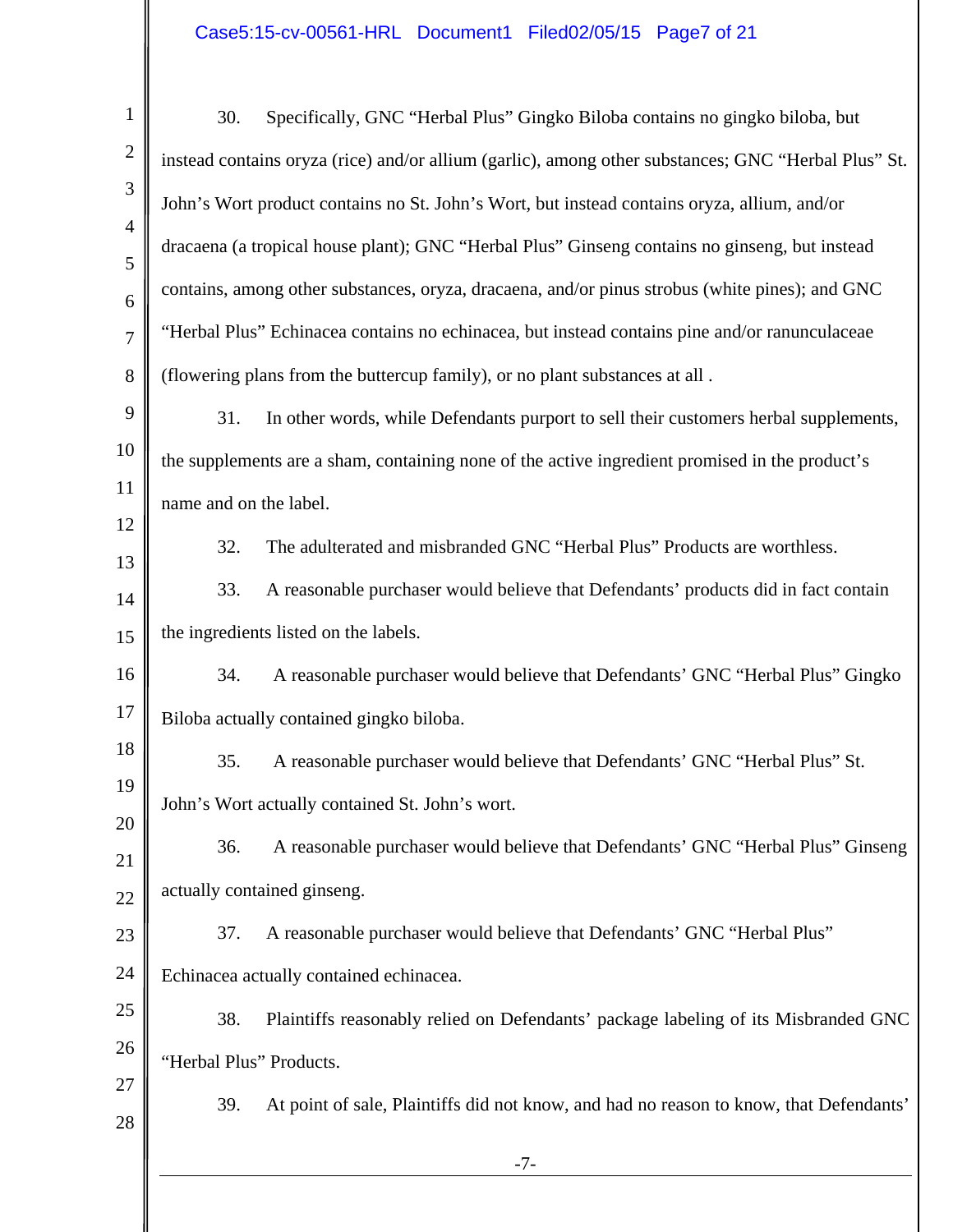| $\mathbf{1}$   | Misbranded GNC "Herbal Plus" Products were misbranded and adulterated as set forth herein.            |
|----------------|-------------------------------------------------------------------------------------------------------|
| $\overline{2}$ | Plaintiffs would not have bought the Misbranded GNC "Herbal Plus" Products had they known the         |
| 3              | truth that the products contained none of the ingredients listed on the front of package label.       |
| $\overline{4}$ | 40.<br>As a result of Defendants' misrepresentations of content, Plaintiffs and thousands of          |
| 5              | others in California purchased the products at issue.                                                 |
| 6<br>7         | 41.<br>Defendants' labeling as alleged herein is false and misleading and designed to                 |
| 8              | increase sales of the products at issue.                                                              |
| 9              |                                                                                                       |
| 10             | <b>CLASS ACTION ALLEGATIONS</b>                                                                       |
|                | 42.<br>Plaintiffs bring this action as a class action pursuant to Federal Rule of Civil               |
| 11<br>12       | Procedure $23(b)(2)$ and $23(b)(3)$ on behalf of the following classes:                               |
| 13             | <b>California Class:</b> All persons in the state of California who, within the                       |
| 14             | last four years, purchased any of Defendants' GNC "Herbal Plus"<br>products including:                |
| 15             | GNC "Herbal Plus" Gingko Biloba<br>(a)                                                                |
| 16             | GNC "Herbal Plus" St. John's Wort<br>(b)<br>GNC "Herbal Plus" Ginseng<br>(c)                          |
| 17             | GNC "Herbal Plus" Echinacea<br>(d)                                                                    |
| 18             | 43.<br>The following persons are expressly excluded from the Class: (1) Defendants and                |
| 19             | their subsidiaries and affiliates; (2) all persons who make a timely election to be excluded from the |
| 20             | proposed Class; (3) governmental entities; and (4) the Court to which this case is assigned and its   |
| 21             | staff.                                                                                                |
| 22             | 44.<br>This action can be maintained as a class action because there is a well-defined                |
| 23             | community of interest in the litigation and the proposed Class is easily ascertainable.               |
| 24             | 45.<br>Numerosity: Based upon Defendants' publicly available sales data with respect to               |
| 25             | the misbranded products at issue, it is estimated that the Class numbers in the thousands, and that   |
| 26             | joinder of all Class members is impracticable.                                                        |
| 27             | 46.<br><b>Common Questions Predominate:</b> This action involves common questions of law              |
| 28             | and fact applicable to each Class member that predominate over questions that affect only             |
|                | $-8-$                                                                                                 |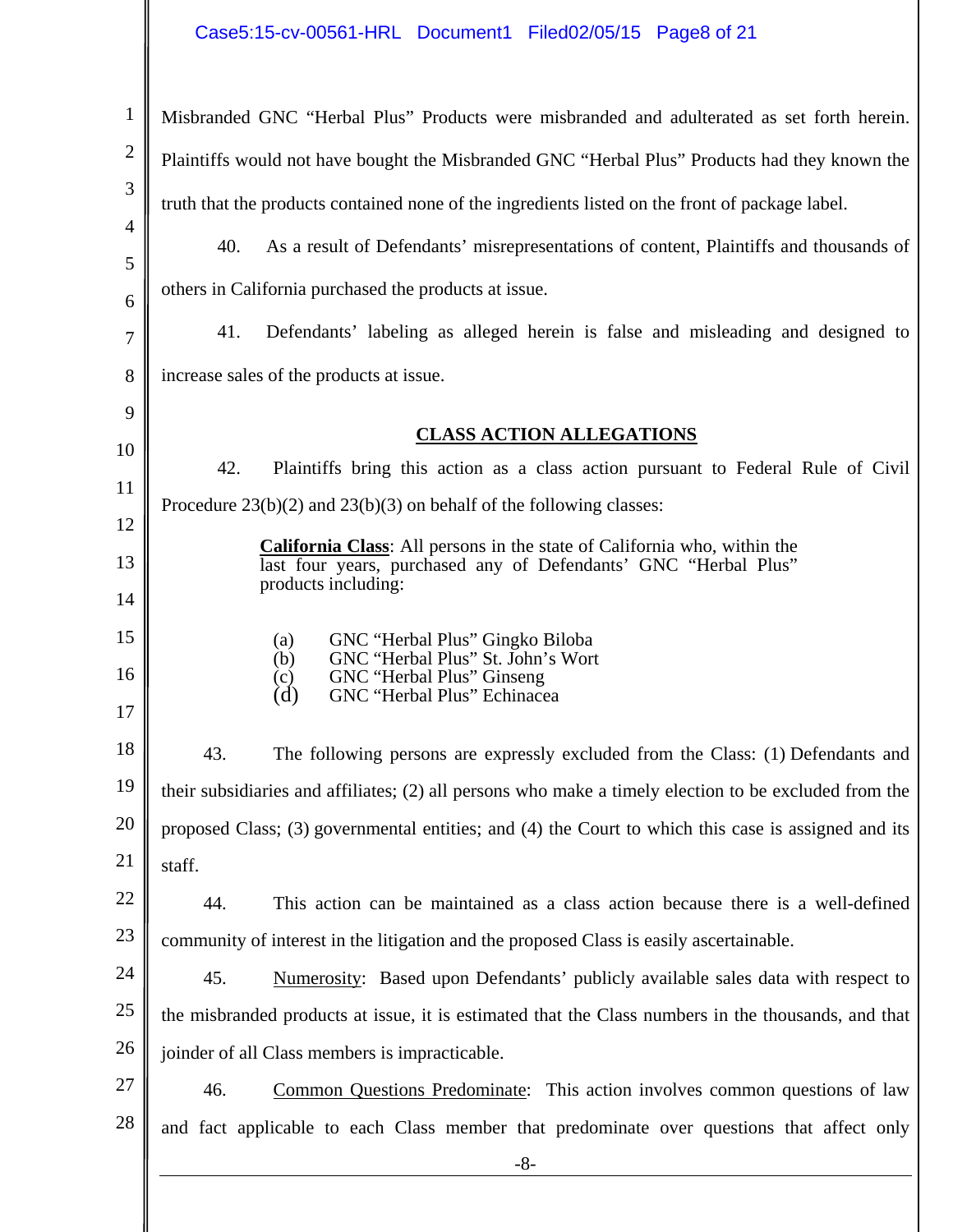1 2 3 4 5 6 7 8 9 10 11 12 13 14 15 16 17 18 19 20 21 22 23 24 25 26 individual Class members. Thus, proof of a common set of facts will establish the right of each Class member to recover. Questions of law and fact common to each Class member include, for example: a. Whether Defendants engaged in unlawful, unfair or deceptive business practices by failing to properly package and label its Misbranded GNC "Herbal Plus" Products sold to consumers; b. Whether the Misbranded GNC "Herbal Plus" Products are worthless; c. Whether Plaintiffs and the Class are entitled to equitable and/or injunctive relief; d. Whether Defendants' unlawful, unfair and/or deceptive practices harmed Plaintiffs and the Class; and e. Whether Defendants were unjustly enriched by its deceptive practices. 47. Typicality: Plaintiffs' claims are typical of the claims of the Class because Plaintiffs bought Defendants' Misbranded GNC "Herbal Plus" Products during the Class Period. Defendants' unlawful, unfair, and/or fraudulent actions concern the same business practices described herein irrespective of where they occurred or were experienced. Plaintiffs and the Class sustained similar injuries arising out of Defendants' conduct in violation of California law. The injuries of each member of the Class were caused directly by Defendants' wrongful conduct. In addition, the factual underpinning of Defendants' misconduct is common to all Class members and represents a common thread of misconduct resulting in injury to all members of the Class. Plaintiffs' claims arise from the same practices and course of conduct that give rise to the claims of the Class members and are based on the same legal theories. 48. Adequacy: Plaintiffs will fairly and adequately protect the interests of the Class. Neither Plaintiffs nor Plaintiffs' counsel have any interests that conflict with or are antagonistic to the interests of the Class members. Plaintiffs have retained highly competent and experienced class action attorneys to represent their interests and those of the members of the Class. Plaintiffs and Plaintiffs' counsel have the necessary financial resources to adequately and vigorously litigate this

27 28 class action, and Plaintiffs and counsel are aware of their fiduciary responsibilities to the Class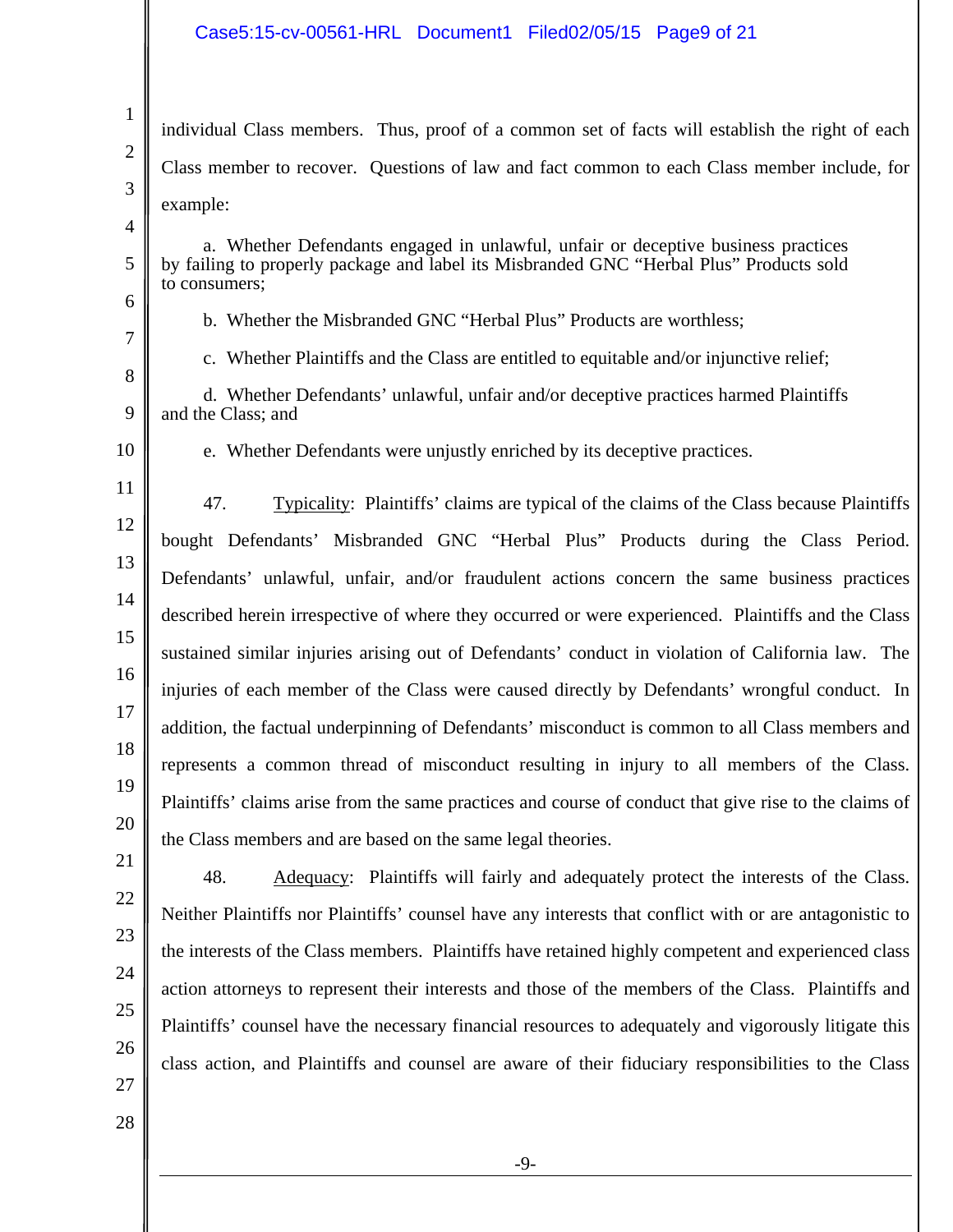members and will diligently discharge those duties by vigorously seeking the maximum possible recovery for the Class.

7

8

9

11

12

13

14

15

17

18

19

20

1

2

10 16 49. Superiority: There is no plain, speedy, or adequate remedy other than by maintenance of this class action. The prosecution of individual remedies by members of the Class will tend to establish inconsistent standards of conduct for Defendants and result in the impairment of Class members' rights and the disposition of their interests through actions to which they were not parties. Class action treatment will permit a large number of similarly situated persons to prosecute their common claims in a single forum simultaneously, efficiently, and without the unnecessary duplication of effort and expense that numerous individual actions would engender. Further, as the damages suffered by individual members of the Class may be relatively small, the expense and burden of individual litigation would make it difficult or impossible for individual members of the Class to redress the wrongs done to them, while an important public interest will be served by addressing the matter as a class action. Class treatment of common questions of law and fact would also be superior to multiple individual actions or piecemeal litigation in that class treatment will conserve the resources of the Court and the litigants, and will promote consistency and efficiency of adjudication.

50. The prerequisites to maintaining a class action for injunctive or equitable relief pursuant to FED. R. CIV. P. 23(b)(2) are met as Defendants have acted or refused to act on grounds generally applicable to the Class, thereby making appropriate final injunctive or equitable relief with respect to the Class as a whole.

21 22

23

24

51. The prerequisites to maintaining a class action pursuant to FED. R. CIV. P. 23(b)(3) are met as questions of law or fact common to class members predominate over any questions affecting only individual members, and a class action is superior to other available methods for fairly and efficiently adjudicating the controversy.

25 26

52. Plaintiffs and Plaintiffs' counsel are unaware of any difficulties that are likely to be encountered in the management of this action that would preclude its maintenance as a class action.

27 28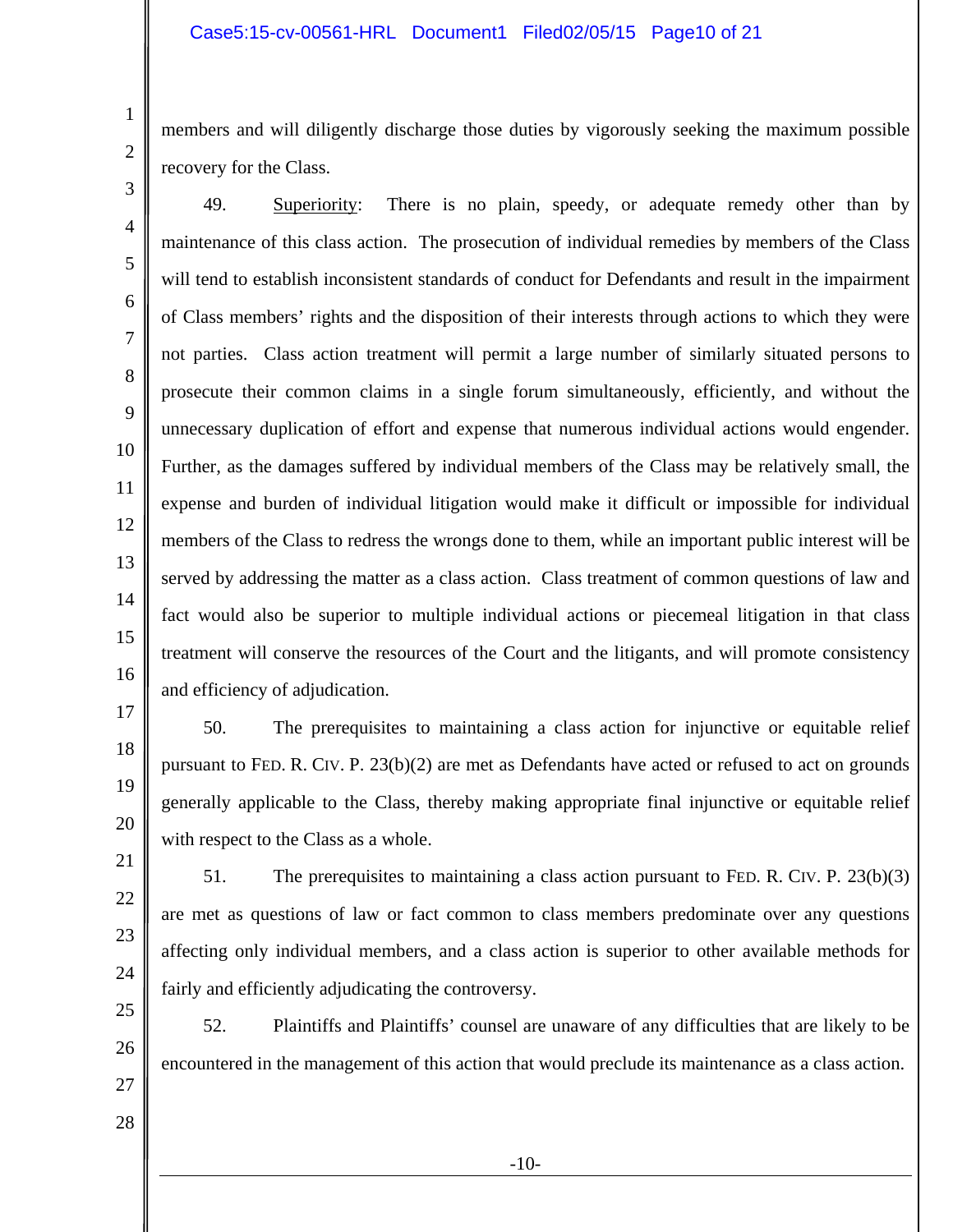| Case5:15-cv-00561-HRL Document1 Filed02/05/15 Page11 of 21                                                                                         |
|----------------------------------------------------------------------------------------------------------------------------------------------------|
| 53.<br>For each of the nine cause of actions herein alleged <i>infra</i> , Plaintiffs hereby reallege<br>and incorporate the foregoing paragraphs. |
| <b>FIRST CAUSE OF ACTION</b><br>Business and Professions Code § 17200, et seq.<br><b>Unlawful Business Acts and Practices</b>                      |
| 54.<br>Defendants' business practices as described herein are unlawful under § 17200, et                                                           |
| seq. by virtue of Defendants' violations of the Consumers Legal Remedies Act, Cal. Civ. Code §                                                     |
| 1750, et seq.                                                                                                                                      |
| 55.<br>Plaintiffs and the Class were injured as a result of Defendants' unlawful acts and                                                          |
| practices.                                                                                                                                         |
| 56.<br>Defendants sold to Plaintiffs and the Class products that were not capable of                                                               |
| being sold legally, and which have no economic value.                                                                                              |
| 57.<br>Plaintiffs and the Class paid for worthless products they otherwise would not have                                                          |
| bought.                                                                                                                                            |
| 58.<br>As a result of Defendants' unlawful business practices, Plaintiffs and the Class,                                                           |
| pursuant to Business and Professions Code § 17203, are entitled to an order enjoining such                                                         |
| future conduct and such other orders and judgments which may be necessary to disgorge                                                              |
| Defendants' ill-gotten gains and to restore to any Class member any money paid for the                                                             |
| Misbranded GNC "Herbal Plus" Products.                                                                                                             |
| <b>SECOND CAUSE OF ACTION</b><br>Business and Professions Code § 17200, et seq.<br><b>Unfair Business Acts and Practices</b>                       |
| 59.<br>Defendants' conduct as set forth herein constitutes unfair business acts and                                                                |
| practices.                                                                                                                                         |
| 60.<br>As set forth above, Defendants engaged in deceptive marketing, advertising,                                                                 |
| packaging, and labeling of the Misbranded GNC "Herbal Plus" Products                                                                               |
| $-11-$                                                                                                                                             |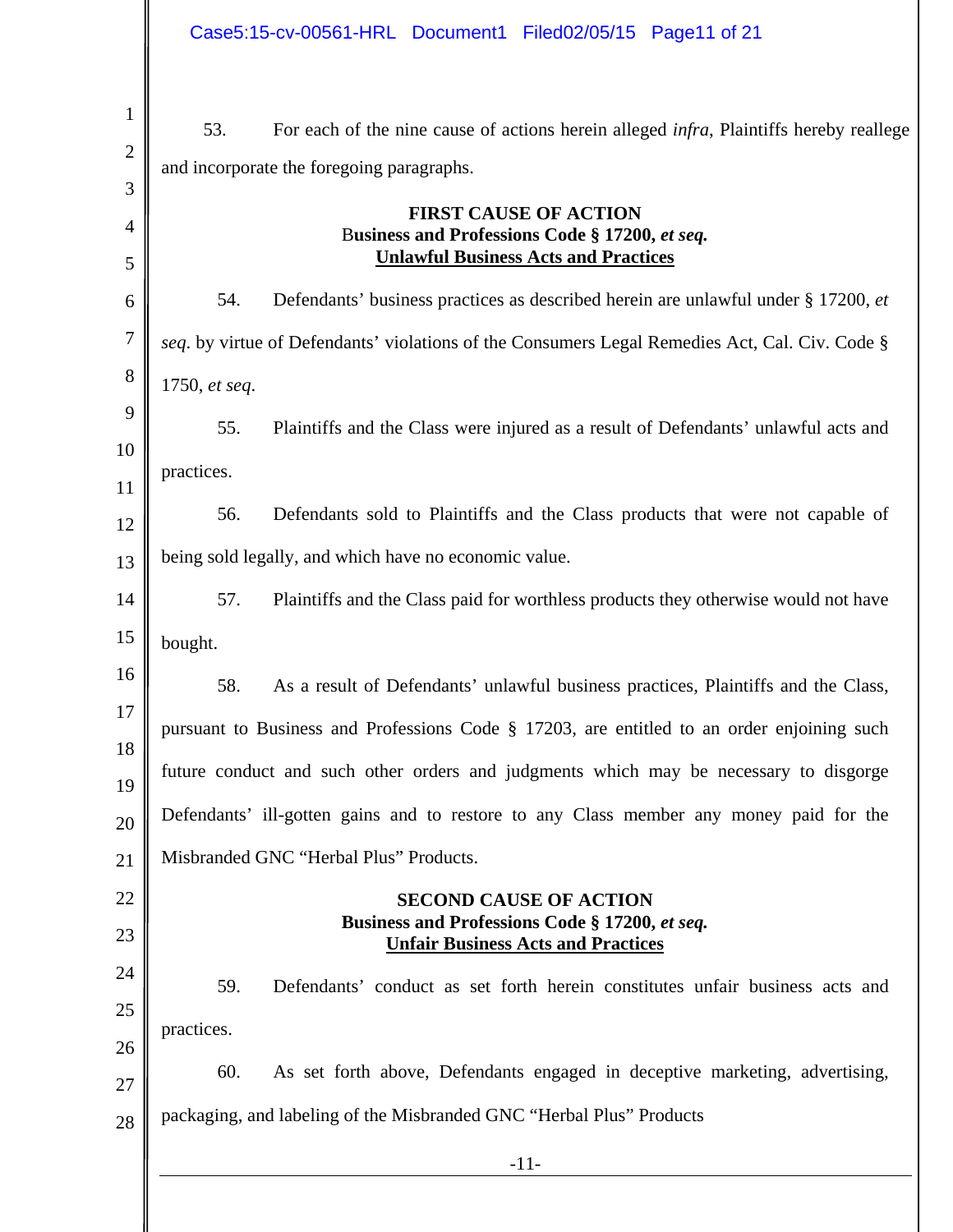| 61.                                                                                | Plaintiffs and the Class were injured as a result of Defendants' unfair acts and                                                |
|------------------------------------------------------------------------------------|---------------------------------------------------------------------------------------------------------------------------------|
| practices.                                                                         |                                                                                                                                 |
| 62.                                                                                | Defendants sold to Plaintiffs and the Class products that were not capable of                                                   |
|                                                                                    | being legally sold and that have no economic value.                                                                             |
| 63.                                                                                | Plaintiffs and the Class who purchased the Misbranded GNC "Herbal Plus"                                                         |
|                                                                                    | Products had no way of reasonably knowing that the products were misbranded and were not                                        |
|                                                                                    | properly labeled, and thus could not have reasonably avoided injury.                                                            |
| 64.                                                                                | A reasonable consumer would have relied on Defendants' representations.                                                         |
| 65.                                                                                | The consequences of Defendants' conduct outweigh any justification, motive or                                                   |
| reason therefor.                                                                   |                                                                                                                                 |
| 66.                                                                                | As a result of Defendants' conduct, Plaintiffs and the Class, pursuant to Business                                              |
|                                                                                    | and Professions Code $\S$ 17203, are entitled to an order enjoining such future conduct by                                      |
|                                                                                    |                                                                                                                                 |
| Defendants, and such other orders and judgments which may be necessary to disgorge |                                                                                                                                 |
|                                                                                    | Defendants' ill-gotten gains and restore any money paid for the Misbranded GNC "Herbal Plus"                                    |
| Products.                                                                          |                                                                                                                                 |
|                                                                                    | <b>THIRD CAUSE OF ACTION</b><br>Business and Professions Code § 17200, et seq.<br><b>Fraudulent Business Acts and Practices</b> |
| 67.                                                                                | Defendants' conduct as set forth herein constitutes fraudulent business practices                                               |
|                                                                                    | under California Business and Professions Code § 17200, et seq.                                                                 |
| 68.                                                                                | Defendants' misleading packaging and labeling of the Misbranded GNC "Herbal"                                                    |
|                                                                                    | Plus" Products were likely to deceive reasonable consumers.                                                                     |
| 69.                                                                                | As set forth above, Plaintiffs and members of the Class were deceived.                                                          |
| 70.                                                                                | As set forth above, Defendants engaged in fraudulent business acts and practices.                                               |
| 71.                                                                                | Plaintiffs and the Class were injured by Defendants' fraudulent acts and practices.                                             |
|                                                                                    | $-12-$                                                                                                                          |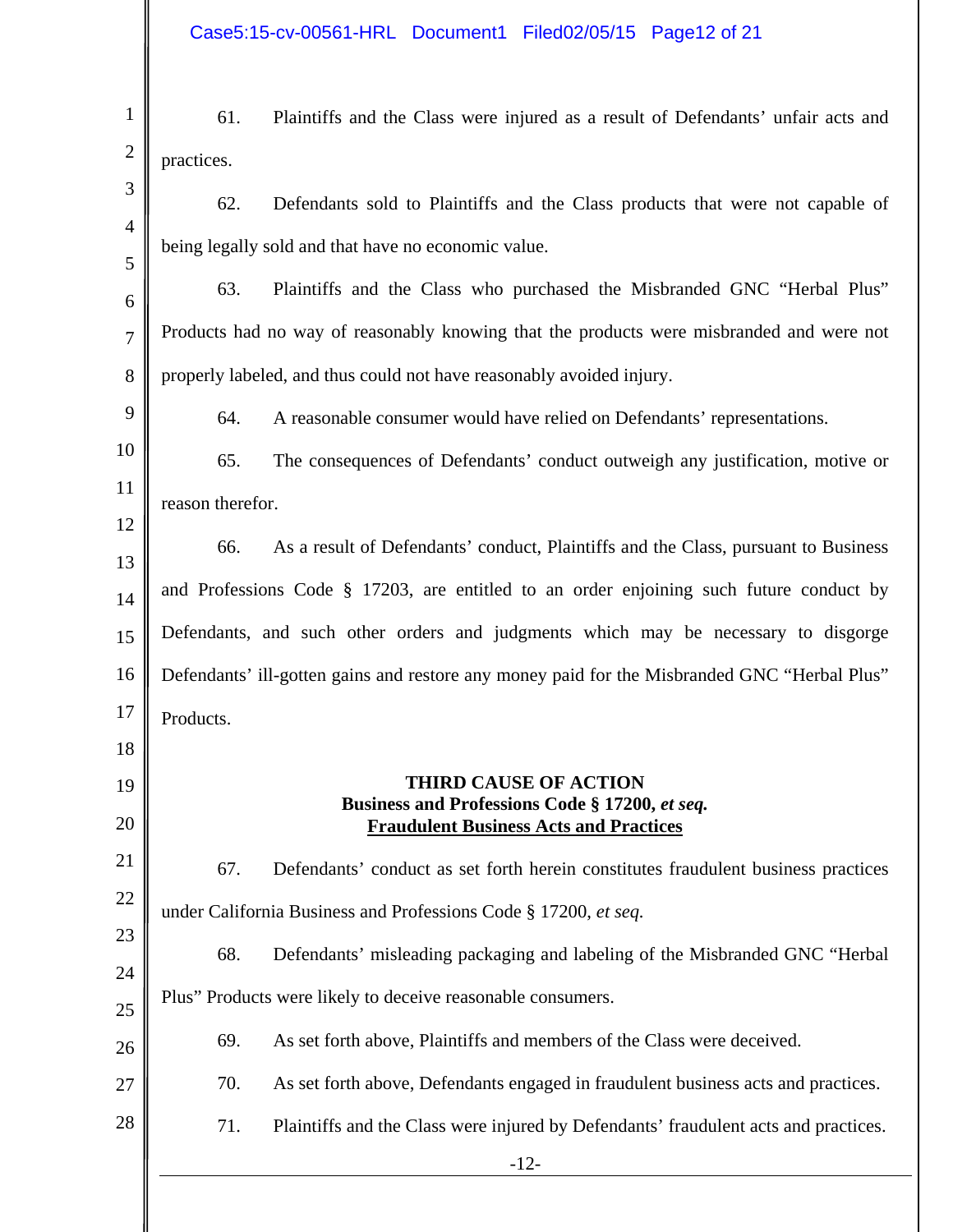Case5:15-cv-00561-HRL Document1 Filed02/05/15 Page13 of 21

| $\mathbf{1}$   | Defendants' fraud and deception caused Plaintiffs and the Class to purchase<br>72.                   |
|----------------|------------------------------------------------------------------------------------------------------|
| $\mathbf{2}$   | Misbranded GNC "Herbal Plus" Products that they would otherwise not have purchased had               |
| 3              | they known the true nature of these products.                                                        |
| $\overline{4}$ | 73.<br>As a result of Defendants' conduct as set forth herein, Plaintiffs and the Class,             |
| 5<br>6         | pursuant to Business and Professions Code § 17203, are entitled to an order enjoining such           |
| $\overline{7}$ | future conduct by Defendants, and such other orders and judgments which may be necessary to          |
| 8              | disgorge Defendants' ill-gotten gains and restore any money paid for the Misbranded GNC              |
| 9              | "Herbal Plus" Products by Plaintiffs and the Class.                                                  |
| 10             | <b>FOURTH CAUSE OF ACTION</b>                                                                        |
| 11             | Business and Professions Code § 17500, et seq.<br><b>Misleading and Deceptive Advertising</b>        |
| 12             | 74.<br>Plaintiffs asserts this cause of action for violations of California Business and             |
| 13             | Professions Code § 17500, <i>et seq.</i> for misleading and deceptive advertising against Defendant. |
| 14<br>15       | As set forth above, Defendants engaged in a scheme of offering Misbranded GNC<br>75.                 |
| 16             | "Herbal Plus" Products for sale to Plaintiffs and members of the Class by way of product             |
| 17             | labeling.                                                                                            |
| 18             | 76.<br>As set forth above, these materials misrepresented and/or omitted the true                    |
| 19             | contents and nature of Misbranded GNC "Herbal Plus" Products.                                        |
| 20             | Defendants' labeling inducements were made within California and come within<br>77.                  |
| 21             | the definition of advertising as contained in Business and Professions Code §17500, et seq. in       |
| 22<br>23       | that such product labeling was intended as inducements to purchase Misbranded GNC "Herbal            |
| 24             | Plus" Products and are statements disseminated by Defendants to Plaintiffs and the Class that        |
| 25             | were intended to reach members of the Class.                                                         |
| 26             | 78.<br>Defendants knew, or in the exercise of reasonable care, should have known, that               |
| 27             | these statements were misleading and deceptive as set forth herein.                                  |
| 28             |                                                                                                      |
|                | $-13-$                                                                                               |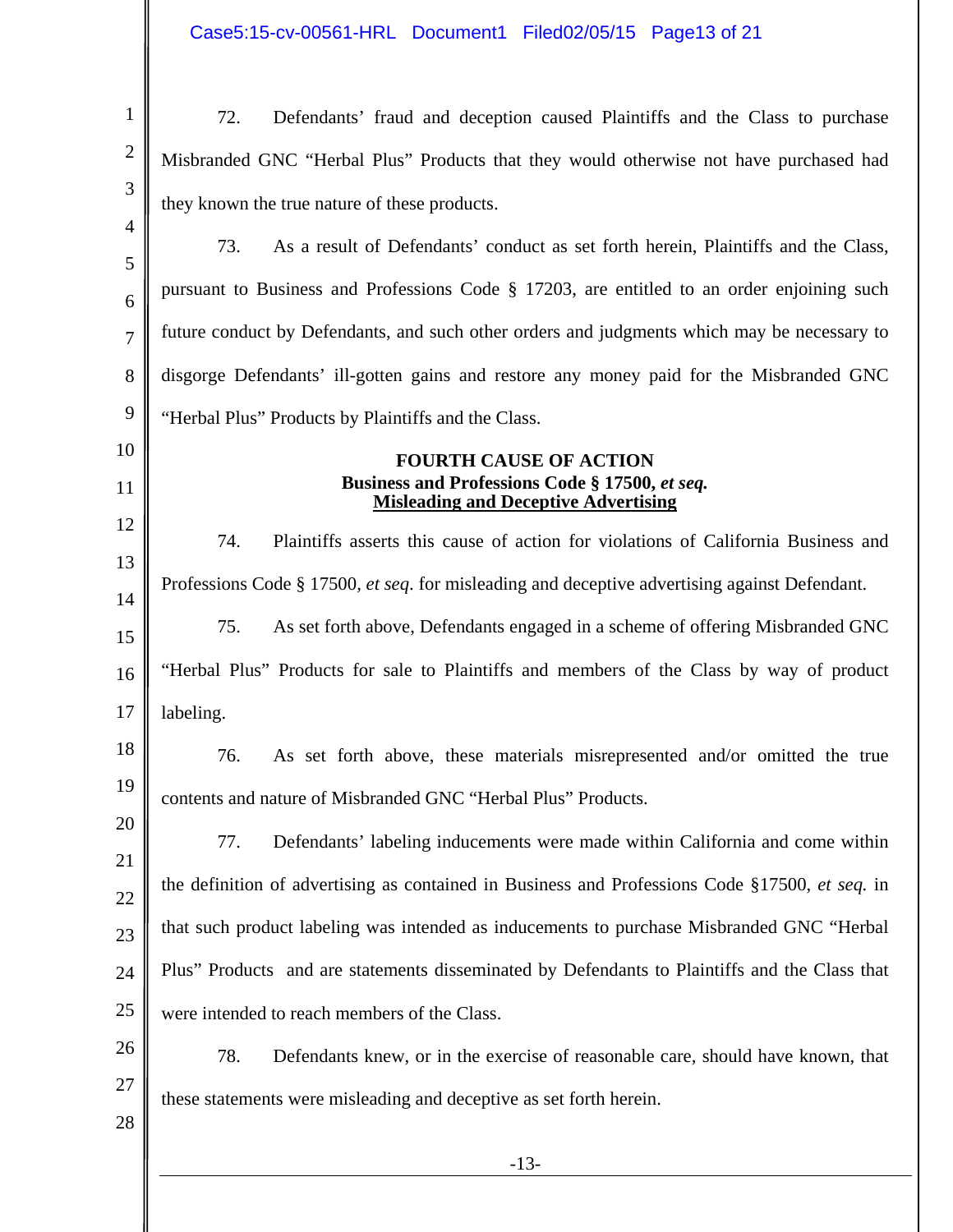# Case5:15-cv-00561-HRL Document1 Filed02/05/15 Page14 of 21

| $\mathbf{1}$   | 79.                                                                               | Defendants prepared and distributed within California via product labeling                     |
|----------------|-----------------------------------------------------------------------------------|------------------------------------------------------------------------------------------------|
| $\mathbf{2}$   |                                                                                   | statements that misleadingly and deceptively represented the composition and nature of         |
| 3              |                                                                                   |                                                                                                |
| $\overline{4}$ |                                                                                   | Misbranded GNC "Herbal Plus" Products.                                                         |
| 5              | 80.                                                                               | Plaintiffs and the Class were the intended targets of such representations.                    |
| 6              | 81.                                                                               | Plaintiffs and the Class reasonably relied on Defendants' representations.                     |
| 7              | 82.                                                                               | Defendants' conduct in disseminating misleading and deceptive statements in                    |
| 8              |                                                                                   | California was and is likely to deceive reasonable consumers by obscuring the true composition |
| 9              |                                                                                   | and nature of Misbranded GNC "Herbal Plus" Products, in violation of the "misleading prong"    |
| 10             |                                                                                   | of California Business and Professions Code § 17500, et seq.                                   |
| 11             | 83.                                                                               | Plaintiffs and the Class were injured as a result of Defendants' acts and practices.           |
| 12             | 84.                                                                               | As a result of Defendants' violations of the "misleading prong" of California                  |
| 13<br>14       |                                                                                   | Business and Professions Code § 17500, et seq., Defendants have been unjustly enriched at the  |
| 15             | expense of Plaintiffs and the Class.                                              |                                                                                                |
|                |                                                                                   |                                                                                                |
| 16             | 85.                                                                               | Plaintiffs and the Class, pursuant to Business and Professions Code § 17535, are               |
| 17             |                                                                                   | entitled to an order enjoining such future conduct by Defendants, and such other orders and    |
| 18             |                                                                                   | judgments which may be necessary to disgorge Defendants; ill-gotten gains and restore any      |
| 19<br>20       | money paid for Misbranded GNC "Herbal Plus" Products by Plaintiffs and the Class. |                                                                                                |
| 21             |                                                                                   |                                                                                                |
| 22             | <b>FIFTH CAUSE OF ACTION</b><br>Business and Professions Code § 17500, et seq.    |                                                                                                |
|                |                                                                                   | <b>Untrue Advertising</b>                                                                      |
| 23<br>24       | 86.                                                                               | Plaintiffs assert this cause of action against Defendants for violations of                    |
| 25             |                                                                                   | California Business and Professions Code § 17500, et seq., regarding untrue advertising.       |
| 26             | 87.                                                                               | Defendants offered their Misbranded GNC "Herbal Plus" Products for sale to                     |
| 27             |                                                                                   | Plaintiffs and the Class by way of labeling.                                                   |
| 28             |                                                                                   |                                                                                                |
|                |                                                                                   | $-14-$                                                                                         |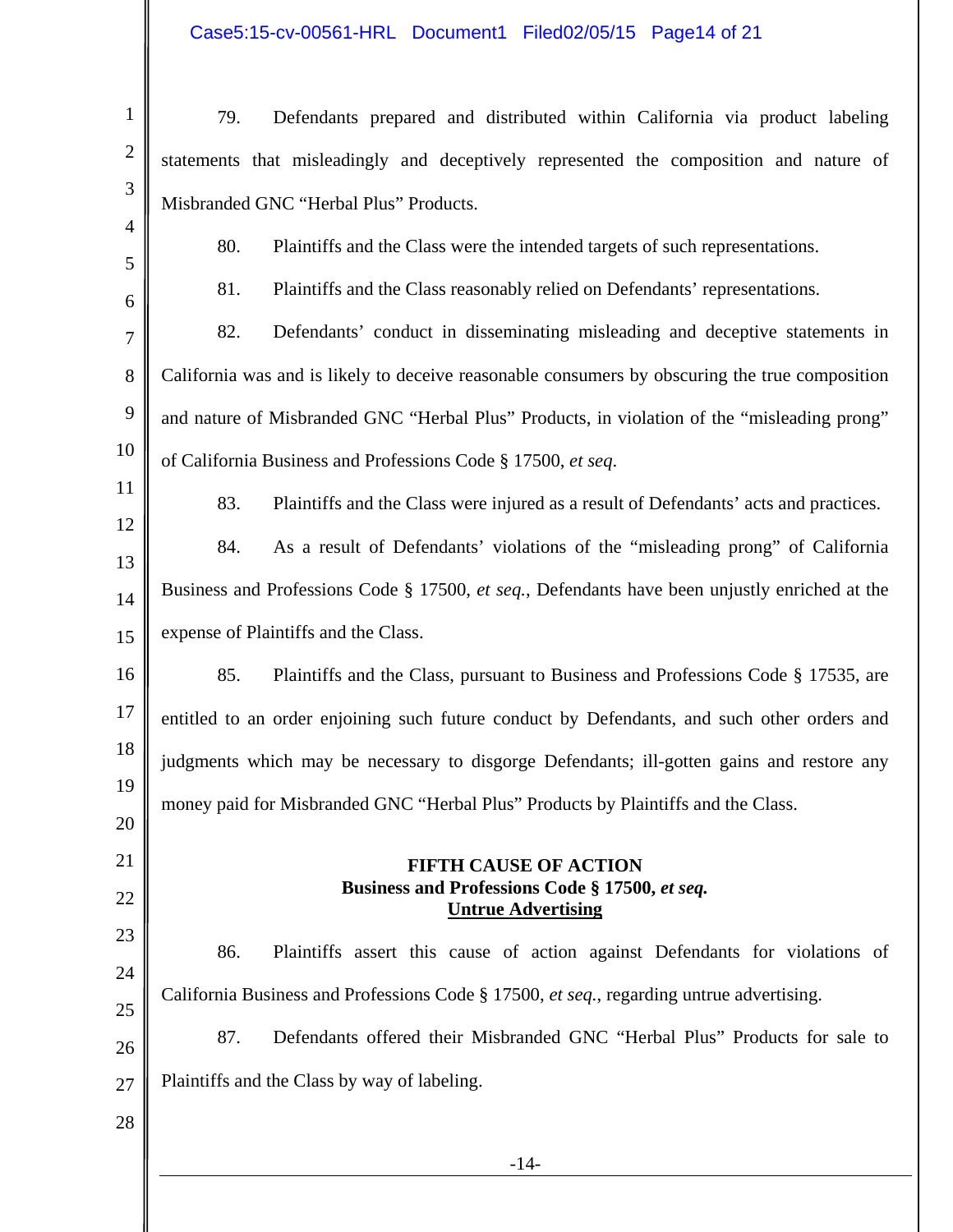| $\mathbf{1}$        | 88.                                                                                             | As set forth above, these materials misrepresented or omitted the true contents                 |
|---------------------|-------------------------------------------------------------------------------------------------|-------------------------------------------------------------------------------------------------|
| $\mathbf{2}$        |                                                                                                 | and nature of the Misbranded GNC "Herbal Plus" Products.                                        |
| 3                   | 89.                                                                                             | Defendants' labeling inducements were made in California and come within the                    |
| $\overline{4}$<br>5 |                                                                                                 | definition of advertising contained in Business and Professions Code §17500, et seq. where the  |
| 6                   |                                                                                                 | product labels are intended as inducements to purchase the Misbranded GNC "Herbal Plus"         |
| $\overline{7}$      |                                                                                                 | Products, and are statements disseminated by Defendants to Plaintiffs and the Class.            |
| 8                   | 90.                                                                                             | Defendants knew, or in the exercise of reasonable care, should have known, that                 |
| 9                   |                                                                                                 | these statements were untrue and/or misleading.                                                 |
| 10                  | 91.                                                                                             | As set forth above, Defendants prepared and distributed in California via product               |
| 11                  |                                                                                                 | packaging and labeling, statements that falsely advertise the composition of the Misbranded     |
| 12<br>13            |                                                                                                 | GNC "Herbal Plus" Products, and falsely misrepresented the nature of the Misbranded GNC         |
| 14                  | "Herbal Plus" Product.                                                                          |                                                                                                 |
| 15                  | 92.                                                                                             | Plaintiffs and the Class were the intended targets of such representations.                     |
| 16                  | 93.                                                                                             | Defendants' conduct in disseminating untrue label advertising throughout                        |
| 17                  |                                                                                                 | California deceived Plaintiffs and members of the Class by obfuscating the contents, nature and |
| 18                  |                                                                                                 | quality of the Misbranded GNC "Herbal Plus" Products in violation of the "untrue prong" of      |
| 19<br>20            |                                                                                                 | California Business and Professions Code § 17500.                                               |
| 21                  | 94.                                                                                             | Plaintiffs and the Class reasonably relied on Defendants' representations.                      |
| 22                  | 95.                                                                                             | As set forth herein, a reasonable consumer would have relied on Defendants'                     |
| 23                  | representations.                                                                                |                                                                                                 |
| 24                  | 96.                                                                                             | Plaintiffs and the Class were injured as a result of Defendants' acts and practices.            |
| 25                  | 97.                                                                                             | As a result of Defendants' violations of the "untrue prong" of California Business              |
| 26                  | and Professions Code § 17500, et seq., Defendants have been unjustly enriched at the expense of |                                                                                                 |
| 27<br>28            | Plaintiffs and the Class.                                                                       |                                                                                                 |
|                     |                                                                                                 | $-15-$                                                                                          |
|                     |                                                                                                 |                                                                                                 |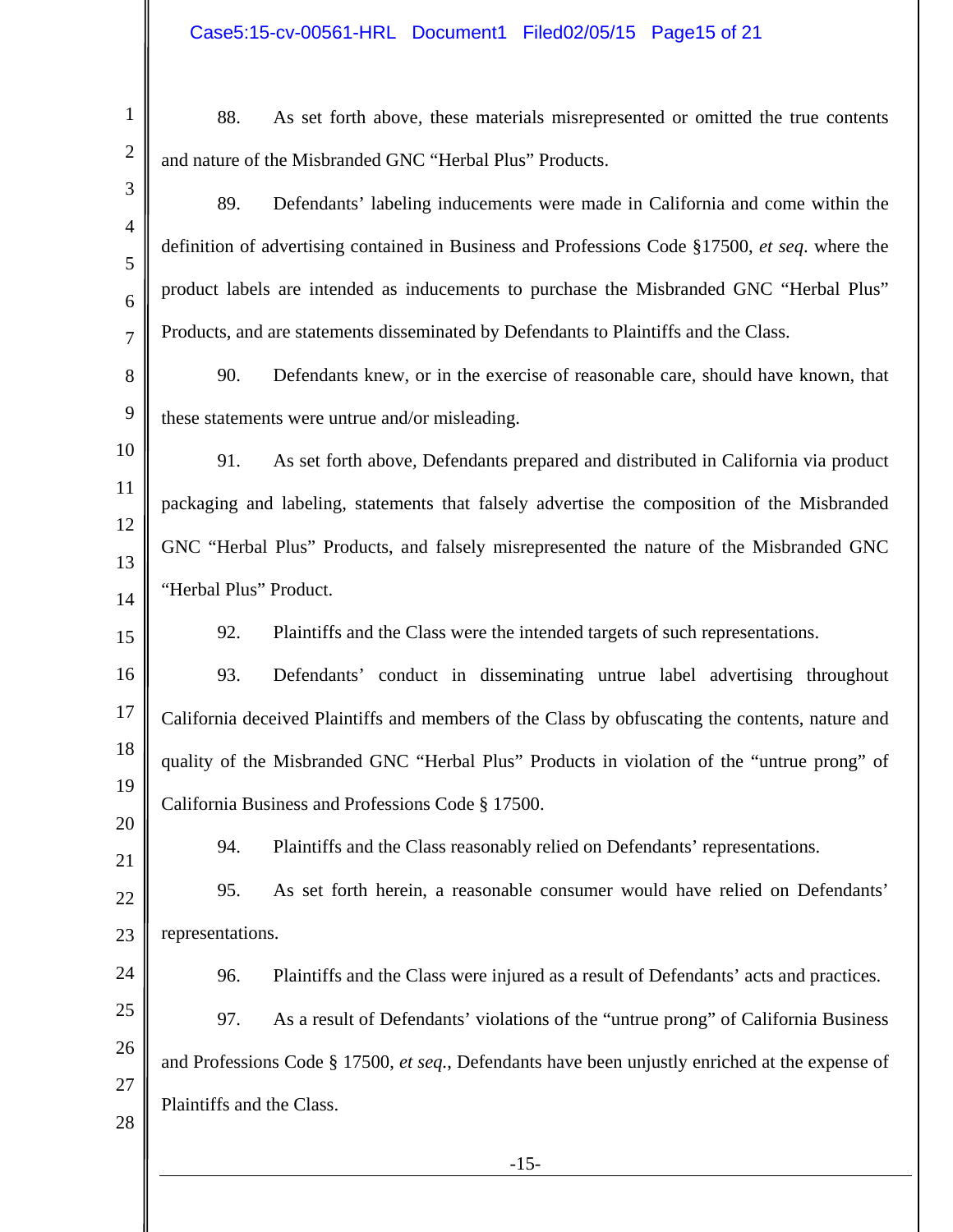| $\mathbf{1}$   | 98.<br>Plaintiffs and the Class, pursuant to Business and Professions Code § 17535, are          |
|----------------|--------------------------------------------------------------------------------------------------|
| $\overline{2}$ | entitled to an order enjoining such future conduct by Defendants, and such other orders and      |
| 3              | judgments which may be necessary to disgorge Defendants' ill-gotten gains and restore any        |
| $\overline{4}$ | money paid for Misbranded GNC "Herbal Plus" Products by Plaintiffs and the Class.                |
| 5<br>6         | <b>SIXTH CAUSE OF ACTION</b>                                                                     |
| 7              | <u>Consumer Legal Remedies Act, Cal. Civ. Code §1750, et seq.</u>                                |
| 8              | Defendants' actions, representations, and conduct have violated, and continue to<br>99.          |
| 9              | violate the CLRA, because they extend to transactions that are intended to result, or which have |
| 10             | resulted, in the sale of goods or services to consumers.                                         |
| 11             | 100.<br>Defendants sold Misbranded GNC "Herbal Plus" Products in California during               |
| 12             | the Class Period.                                                                                |
| 13             | Plaintiffs and members of the Class are "consumers" as that term is defined by the<br>101.       |
| 14             | CLRA in Cal. Civ. Code §1761(d).                                                                 |
| 15             | 102.<br>Misbranded GNC "Herbal Plus" Products are "goods" within the meaning of Cal.             |
| 16             | Civ. Code $$1761(a)$ .                                                                           |
| 17             | By engaging in the conduct set forth herein, Defendants violated and continue to<br>103.         |
| 18<br>19       | violate Section $1770(a)(5)$ , of the CLRA, because Defendants' conduct constitutes unfair       |
| 20             | methods of competition and unfair or fraudulent acts or practices in that they misrepresent the  |
| 21             | particular ingredients, characteristics, uses, benefits and quantities of the goods.             |
| 22             | By engaging in the conduct set forth herein, Defendants violated and continue to<br>104.         |
| 23             | violate Section 1770(a)(7) of the CLRA, because Defendants' conduct constitutes unfair           |
| 24             | methods of competition and unfair or fraudulent acts or practices in that it misrepresents the   |
| 25             |                                                                                                  |
| 26             | particular standard, quality or grade of the goods.                                              |
| 27             | 105.<br>By engaging in the conduct set forth herein, Defendants violated and continue to         |
| 28             | violate Section $1770(a)(9)$ of the CLRA, because Defendants' conduct constitutes unfair         |
|                | $-16-$                                                                                           |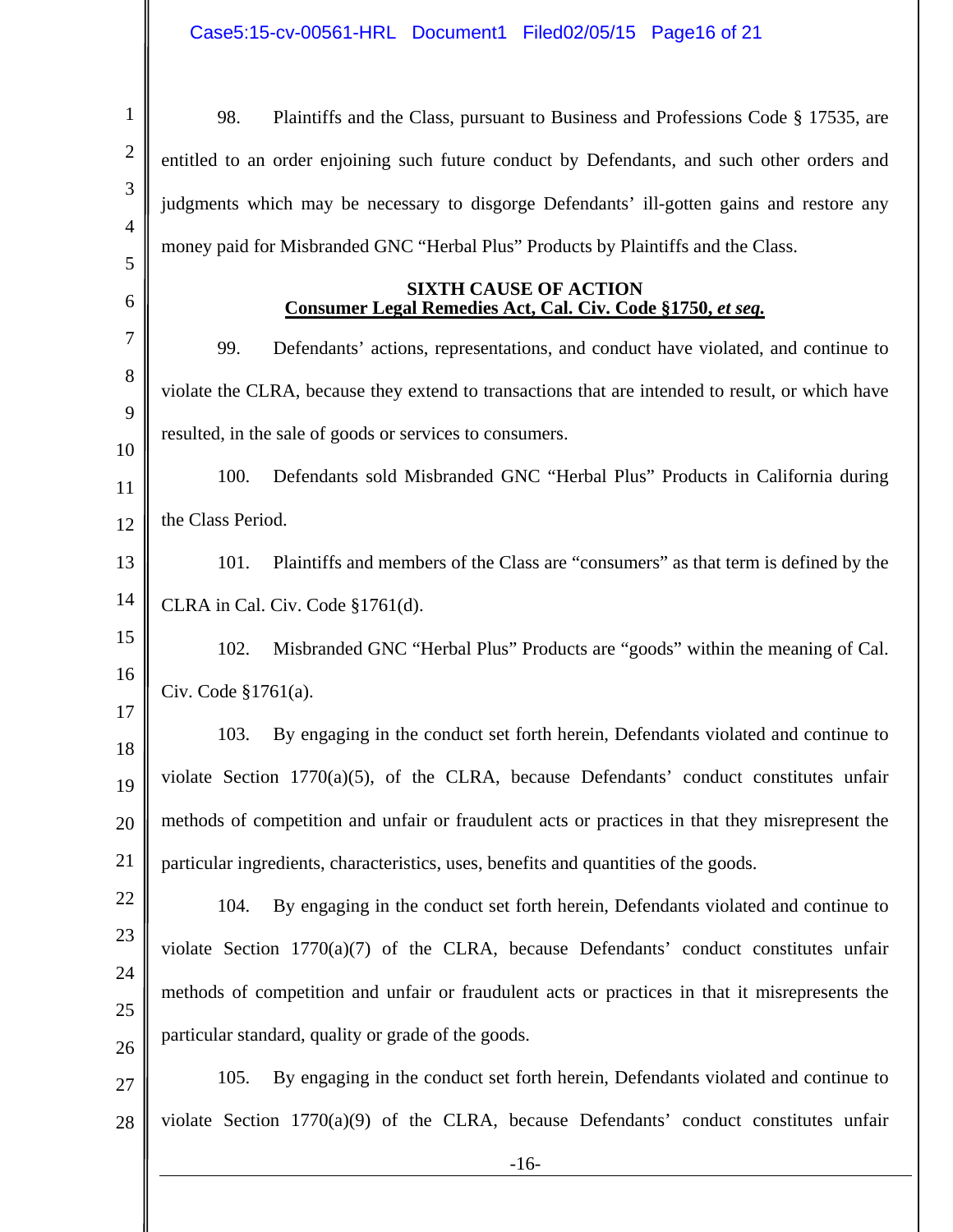1

2

methods of competition and unfair or fraudulent acts or practices in that it advertises goods with the intent not to sell the goods as advertised.

-17- 3 4 5 6 7 8 9 10 11 12 13 14 15 16 17 18 19 20 21 22 23 24 25 26 27 28 106. By engaging in the conduct set forth herein, Defendants have violated and continue to violate Section  $1770(a)(16)$  of the CLRA, because Defendants' conduct constitutes unfair methods of competition and unfair or fraudulent acts or practices in that it represents that a subject of a transaction has been supplied in accordance with a previous representation when they have not. 107. Plaintiffs and the Class were injured as a result of Defendants' acts and practices. 108. Plaintiffs request that the Court enjoin Defendants from continuing to employ the unlawful methods, acts and practices alleged herein pursuant to Cal. Civ. Code  $\S 1780(a)(2)$ . 109. If Defendants are not restrained from engaging in these practices in the future, Plaintiffs and the Class will continue to suffer harm. 110. In this Complaint, Plaintiffs are not seeking damages pursuant to the CLRA. Plaintiffs will amend this complaint to request damages, after providing Defendants with notice pursuant to Cal. Civ. Code § 1782. **SEVENTH CAUSE OF ACTION Breach of Implied Warranty of Merchantability**  111. Implied in the purchase of Misbranded GNC "Herbal Plus" Products by Plaintiffs and the Class is the warranty that the purchased products are legal and can be lawfully resold. 112. Defendants knowingly and intentionally misbranded and adulterated the Misbranded GNC "Herbal Plus" Products. 113. Defendants knew or should have known that those Misbranded GNC "Herbal Plus" Products were illegal.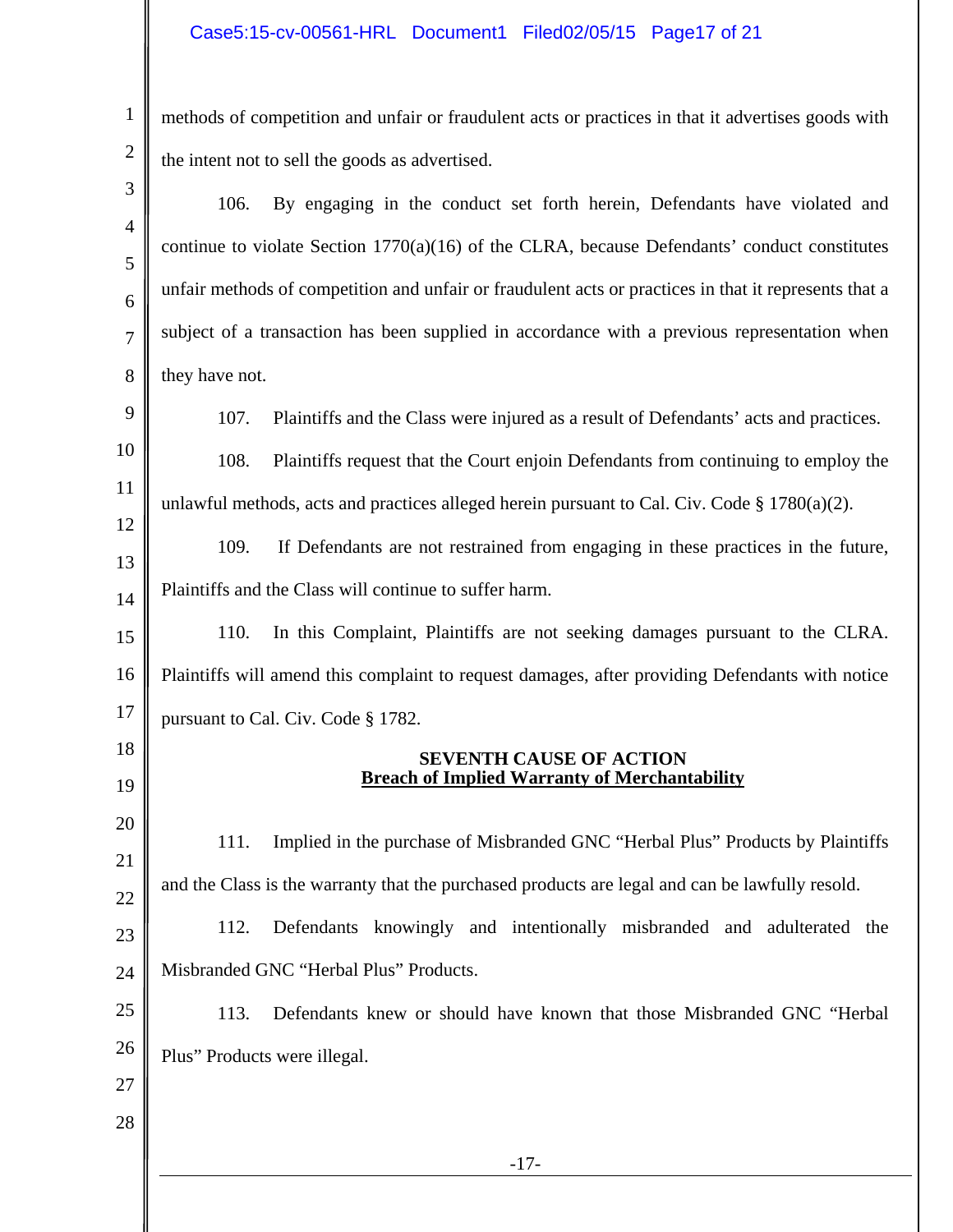| Case5:15-cv-00561-HRL Document1 Filed02/05/15 Page18 of 21 |  |  |
|------------------------------------------------------------|--|--|
|                                                            |  |  |

| $\mathbf{1}$   | When Defendants sold those products they impliedly warranted that the products<br>114.           |
|----------------|--------------------------------------------------------------------------------------------------|
| $\overline{c}$ | were legal and could be lawfully resold.                                                         |
| 3              | Plaintiffs would not have knowingly purchased products that were illegal and<br>115.             |
| $\overline{4}$ | unsellable and which subjected Plaintiffs to criminal prosecution.                               |
| 5<br>6         | 116.<br>No reasonable consumer would knowingly purchase products that are illegal and            |
| $\overline{7}$ | unsellable and subject a consumer to criminal prosecution.                                       |
| 8              | The purchased Misbranded GNC "Herbal Plus" Products were unfit for the<br>117.                   |
| 9              | ordinary purpose for which Plaintiffs and the Class purchased them.                              |
| 10             | In fact, these Misbranded GNC "Herbal Plus" Products were economically<br>118.                   |
| 11             | worthless.                                                                                       |
| 12             | As a result, Plaintiffs and the Class were injured through their purchase of an<br>119.          |
| 13             |                                                                                                  |
| 14             | unsuitable, useless, illegal, and unsellable product.                                            |
| 15             | By reason of the foregoing, Plaintiffs and the Class were damaged in the amount<br>120.          |
| 16             | they paid for Misbranded GNC "Herbal Plus" Products.                                             |
| 17             | <b>EIGHTH CAUSE OF ACTION</b>                                                                    |
| 18             | <b>Breach of Express Warranty</b>                                                                |
| 19             |                                                                                                  |
| 20             | Plaintiffs repeat and reallege each of the above allegations as if fully set forth<br>121.       |
| 21             | herein.                                                                                          |
| 22             | Defendants provided Plaintiffs and other members of the Class with written<br>122                |
| 23             | express warranties, including warranties that its Misbranded GNCs "Herbal Plus" Products         |
| 24             | contained gingko biloba, St. John's wort, ginseng, or echinacea.                                 |
| 25             | 123.<br>Defendants breached these warranties by providing Misbranded GNCs "Herbal                |
| 26             | Plus" Products to Plaintiffs and members of the Class that contained no such ingredients and did |
| 27<br>28       | not otherwise conform to Defendants' warranties.                                                 |
|                | $-18-$                                                                                           |
|                |                                                                                                  |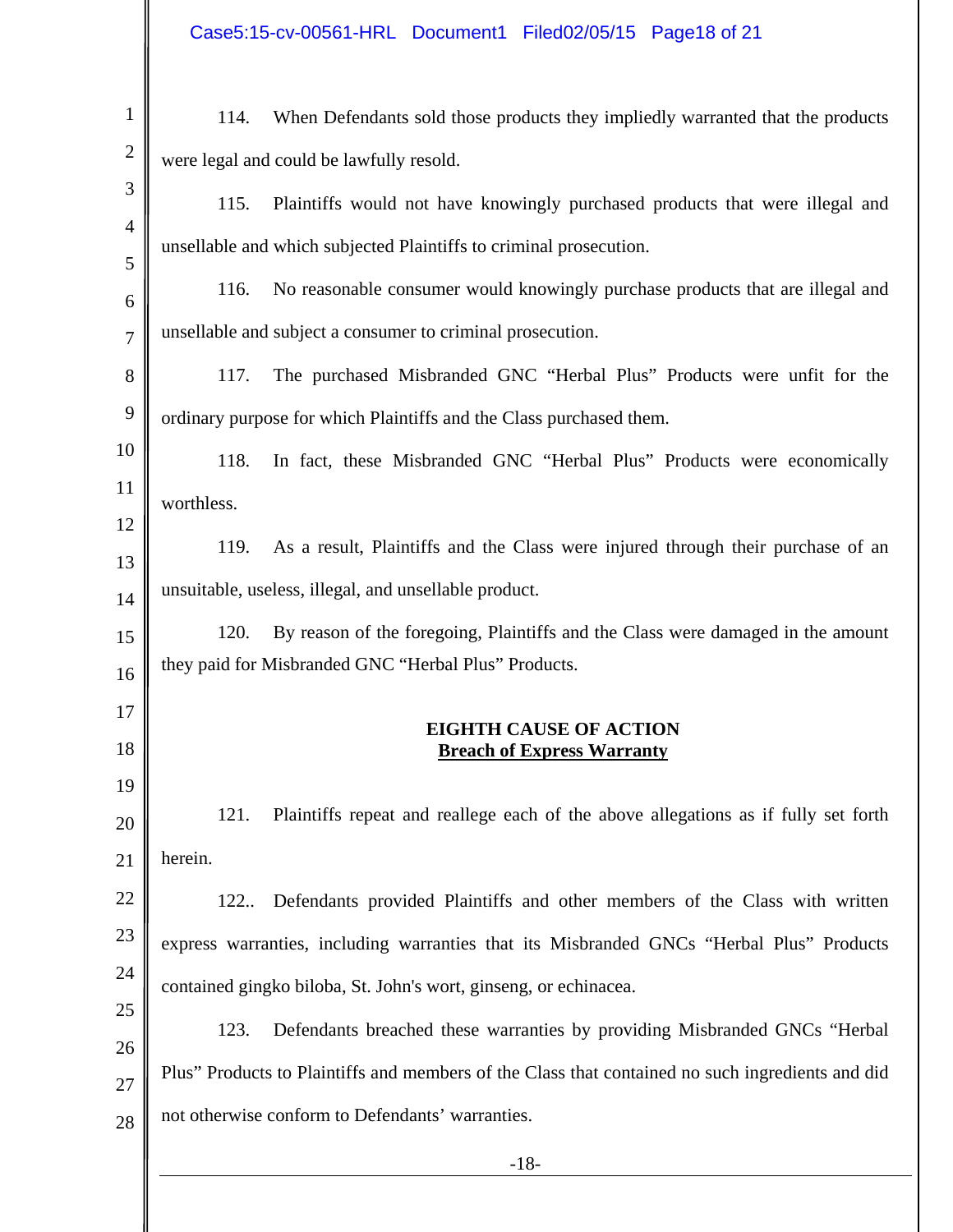| $\mathbf{1}$   | These breaches resulted in damages to Plaintiffs and other members of the Class<br>124.                |
|----------------|--------------------------------------------------------------------------------------------------------|
| $\overline{2}$ | who bought Misbranded GNCs "Herbal Plus" Products but did not receive the good as                      |
| 3              | warranted.                                                                                             |
| $\overline{4}$ | As a proximate cause of Defendants' breaches of warranties, Plaintiffs and the<br>125.                 |
| 5              | other Class members have suffered damages in an amount to be determined at trial.                      |
| 6              |                                                                                                        |
| 7<br>8         | <b>NINTH CAUSE OF ACTION</b><br><b>Unjust Enrichment</b>                                               |
|                |                                                                                                        |
| 9              | 126.<br>Plaintiffs repeat and reallege each of the above allegations as if fully set forth herein.     |
| 10<br>11       | 127.<br>As a result of Defendants' unlawful and deceptive actions described above,                     |
| 12             | Defendants were enriched at the expense of Plaintiffs and the Class through the payment of the         |
| 13             | purchase price for the Misbranded GNCs "Herbal Plus" Products.                                         |
| 14             | 128.<br>Under the circumstances, it would be against equity and good conscience to                     |
| 15             | permit Defendants to retain the ill-gotten benefits that they received from Plaintiffs and the         |
| 16             | Class.                                                                                                 |
| 17             |                                                                                                        |
| 18             | <b>JURY DEMAND</b>                                                                                     |
| 19             | Plaintiffs hereby demand a trial by jury of their claims.                                              |
| 20             | <b>PRAYER FOR RELIEF</b>                                                                               |
| 21             | WHEREFORE, Plaintiffs, individually and on behalf of all others similarly situated, and on             |
| 22             | behalf of the general public, pray for judgment against Defendants as follows:                         |
| 23             | For an order certifying this case as a class action and appointing Plaintiffs and their<br>A.          |
| 24             | counsel to represent the Class;                                                                        |
| 25             | For an order awarding, as appropriate, damages, restitution or disgorgement to<br><b>B.</b>            |
| 26             | Plaintiffs and the Class for all causes of action;                                                     |
| 27             | For an order requiring Defendants to immediately cease and desist from selling their<br>$\mathsf{C}$ . |
| 28             | Misbranded GNC "Herbal Plus" Products in violation of law; enjoining Defendants from                   |
|                | $-19-$                                                                                                 |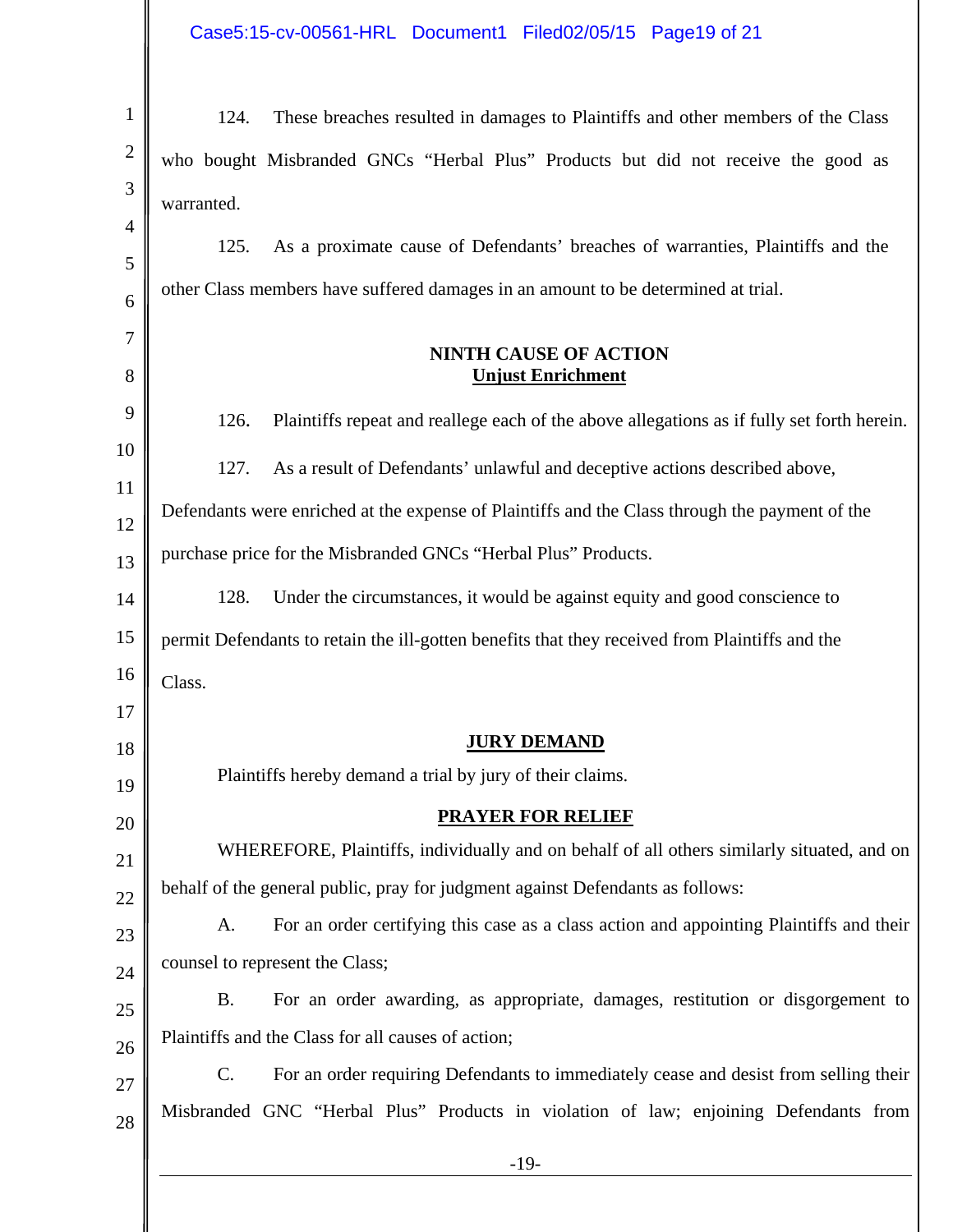# Case5:15-cv-00561-HRL Document1 Filed02/05/15 Page20 of 21

| $\mathbf{1}$ |                                                                                           |                                                                                                 |  |  |
|--------------|-------------------------------------------------------------------------------------------|-------------------------------------------------------------------------------------------------|--|--|
| $\mathbf{2}$ |                                                                                           | continuing to manufacture, label, market, advertise, distribute, and sell these products in the |  |  |
| 3            | unlawful manner described herein; and ordering Defendants to engage in corrective action; |                                                                                                 |  |  |
|              | D.                                                                                        | For all injunctive relief pursuant to Cal. Civ. Code § 1780;                                    |  |  |
| 4            | Ε.                                                                                        | For an order awarding attorneys' fees and costs;                                                |  |  |
| 5            | F.                                                                                        | For an order awarding punitive damages;                                                         |  |  |
| 6            | G.                                                                                        | For an order awarding pre-and post-judgment interest; and                                       |  |  |
| 7            | Η.                                                                                        | For an order providing such further relief as this Court deems proper.                          |  |  |
| 8            |                                                                                           |                                                                                                 |  |  |
| 9            |                                                                                           | Dated: February 4, 2015                                                                         |  |  |
| 10           |                                                                                           | Respectfully submitted,                                                                         |  |  |
| 11           |                                                                                           | By: /s/ Pierce Gore<br>Ben F. Pierce Gore (SBN 128515)                                          |  |  |
| 12           |                                                                                           | <b>PRATT &amp; ASSOCIATES</b>                                                                   |  |  |
| 13           |                                                                                           | 1871 The Alameda, Suite 425<br>San Jose, CA 95126                                               |  |  |
| 14           |                                                                                           | Telephone: (408) 429-6506<br>Fax: (408) 369-0752                                                |  |  |
| 15           |                                                                                           | pgore@prattattorneys.com                                                                        |  |  |
| 16           |                                                                                           | Charles J. LaDuca<br><b>CUNEO GILBERT &amp; LADUCA, LLP</b>                                     |  |  |
| 17           |                                                                                           | 8120 Woodmont Avenue, Suite 810                                                                 |  |  |
| 18           |                                                                                           | Bethesda, MD 20814<br>Telephone: 202-789-3960                                                   |  |  |
| 19           |                                                                                           | Facsimile: 202-589-1813<br>charles@cuneolaw.com                                                 |  |  |
| 20           |                                                                                           | <b>Taylor Asen</b>                                                                              |  |  |
| 21           |                                                                                           | CUNEO GILBERT & LADUCA, LLP<br>16 Court Street, Suite 1012                                      |  |  |
| 22           |                                                                                           | Brooklyn, NY 11241<br>Telephone: 202-789-3960                                                   |  |  |
|              |                                                                                           | Facsimile: 202-589-1813<br>tasen@cuneolaw.com                                                   |  |  |
| 23           |                                                                                           | Dewitt M. Lovelace                                                                              |  |  |
| 24           |                                                                                           | <b>Valerie Lauro Nettles</b><br>LOVELACE AND ASSOCIATES, PA                                     |  |  |
| 25           |                                                                                           | 12870 U.S. Hwy 98 West, Suite 200<br>Miramar Beach, FL 32550                                    |  |  |
| 26           |                                                                                           | Telephone:<br>$(850) 837 - 6020$                                                                |  |  |
| 27           |                                                                                           | Facsimile:<br>$(850) 837-4093$<br>dml@lovelacelaw.com                                           |  |  |
| 28           |                                                                                           |                                                                                                 |  |  |
|              |                                                                                           | $-20-$                                                                                          |  |  |